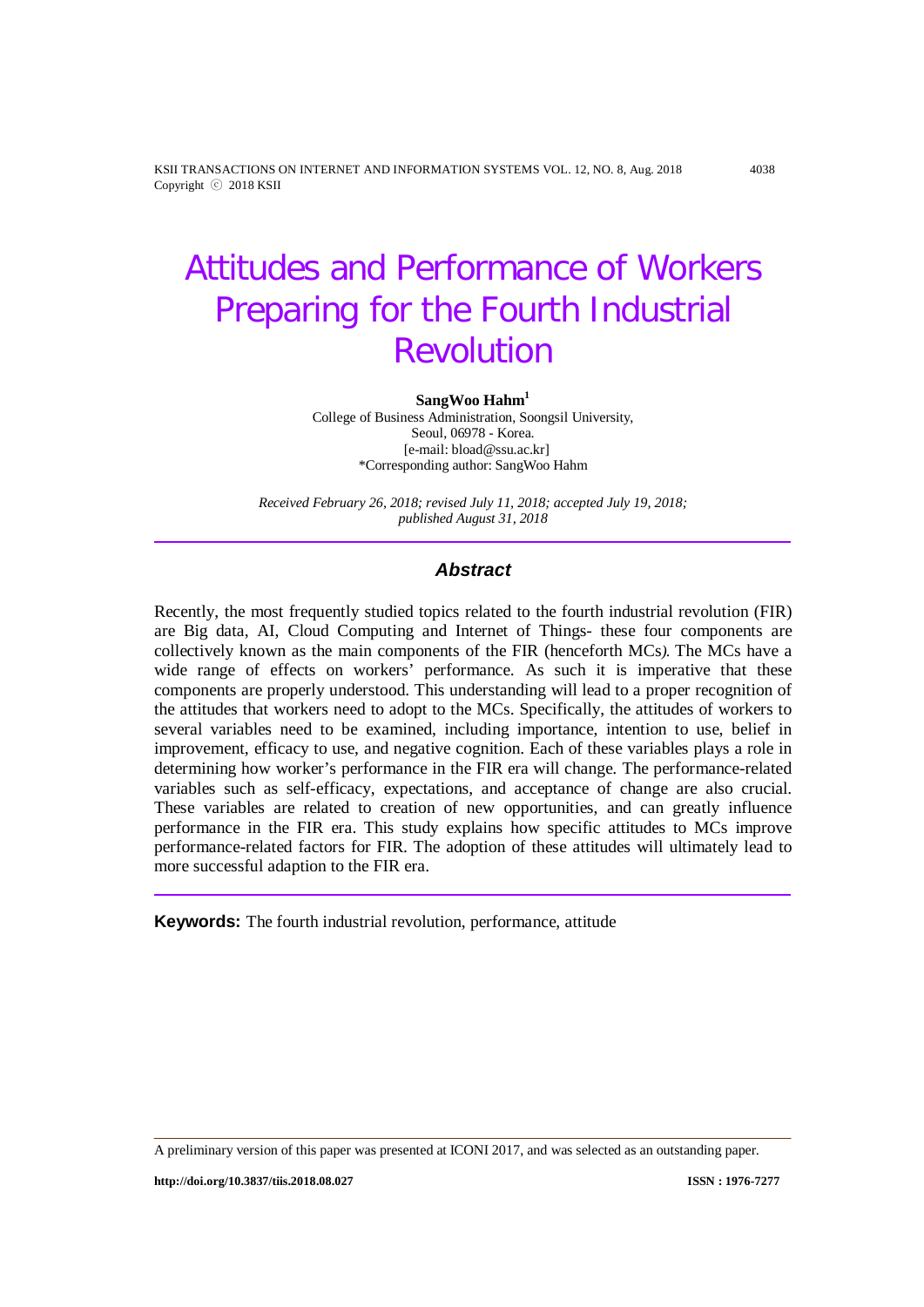# **1. Introduction**

The fourth industrial revolution (FIR) is characterized by a fusion of technologies blurring the lines between the physical, digital, and biological spheres [1]. The FIR is already underway and it is expected to have a critical and diverse influence on both individual lives and on society as whole [2]. The FIR has the potential to improve the quality of lives and raise global income levels  $\left[1, 3\right]$ . The world needs to accept that the FIR is coming, prepare for the challenges that it will bring and and fully utilize the many new opportunities that it will present. Recently, the most commonly studied topics related to the FIR are Big data, Artificial Intelligence (AI), Cloud Computing, and internet of things (IoT) [1, 4, 5]. Big data, AI, Cloud Computing, and IoT (hereafter these components are called the MCs: the Main Factos in the FIR) will have diverse effects on the future of human life and workers in organizations. This study has three main aims. Firstly, it will explain the characteristics and expected impact of MCs, such as increasing performance and creating new values. Secondly, it will investigate workers' specific attitudes to MCs which are connected to workers' performance: 1) importance, which is the degree that workers think something is important; 2) intention to use, which is the intention to put something to use by workers; 3) belief in improvement, which is whether or not workers believe that something will help them to improve work results; 4) efficacy to use, which is workers thinking that they have the ability to make good use of something; and 5) negative cognition, which is the awareness/belief held by workers that they will be affected negatively by something. Thus, depending on the specific attitudes to MCs that they have, workers' performance may be different in the FIR era. Thirdly, this research investigates workers' psychological states as related to changes which may be brought by the FIR. This is done by examining the role of efficacy, expectancy and acceptance of change. These factors are related to the preparation and the creation of new opportunities for the future, and hence the performance of the FIR era. This study explains the relevance to individuals of how specific attitudes to MCs increase efficacy, expectancy, and acceptance of change. Moreover, it will suggest certain attitudes that workers should adopt in order to prepare for the FIR. These attitudes will improve efficacy, expectancy and acceptance of change. People who have these attitudes will be more adaptable and likely to achieve higher performance in the FIR era.

#### **2. Literature Review**

#### **2.1 Attitudes to MCs**

MCs have already begun to have a significant impact in areas such as the work environment and organizational performance, and this influence will increase greatly in the immediate future. As such, the core attitudes that people have to these factors are important, and will help to determine the nature and extent of the influence of the MCs on individuals worklives.. There are five crucial attitudes to MCs. First, workers may have an attitude that regards MCs as important. Importance is the degree to which workers think that MCs are important to their lives. If people think a particular object is important, they will try to utilize it and they will be interested in the changes it brings and its development. This attitude will improve performance. For instance, workers with an attitude that Big data is important will try to learn as much as they can about this technology. This is turn will lead to them getting better results with Big data. Second, intention to use is concerned with a workers' intention to use MCs more often. Intention to use means that workers either already have the ability to make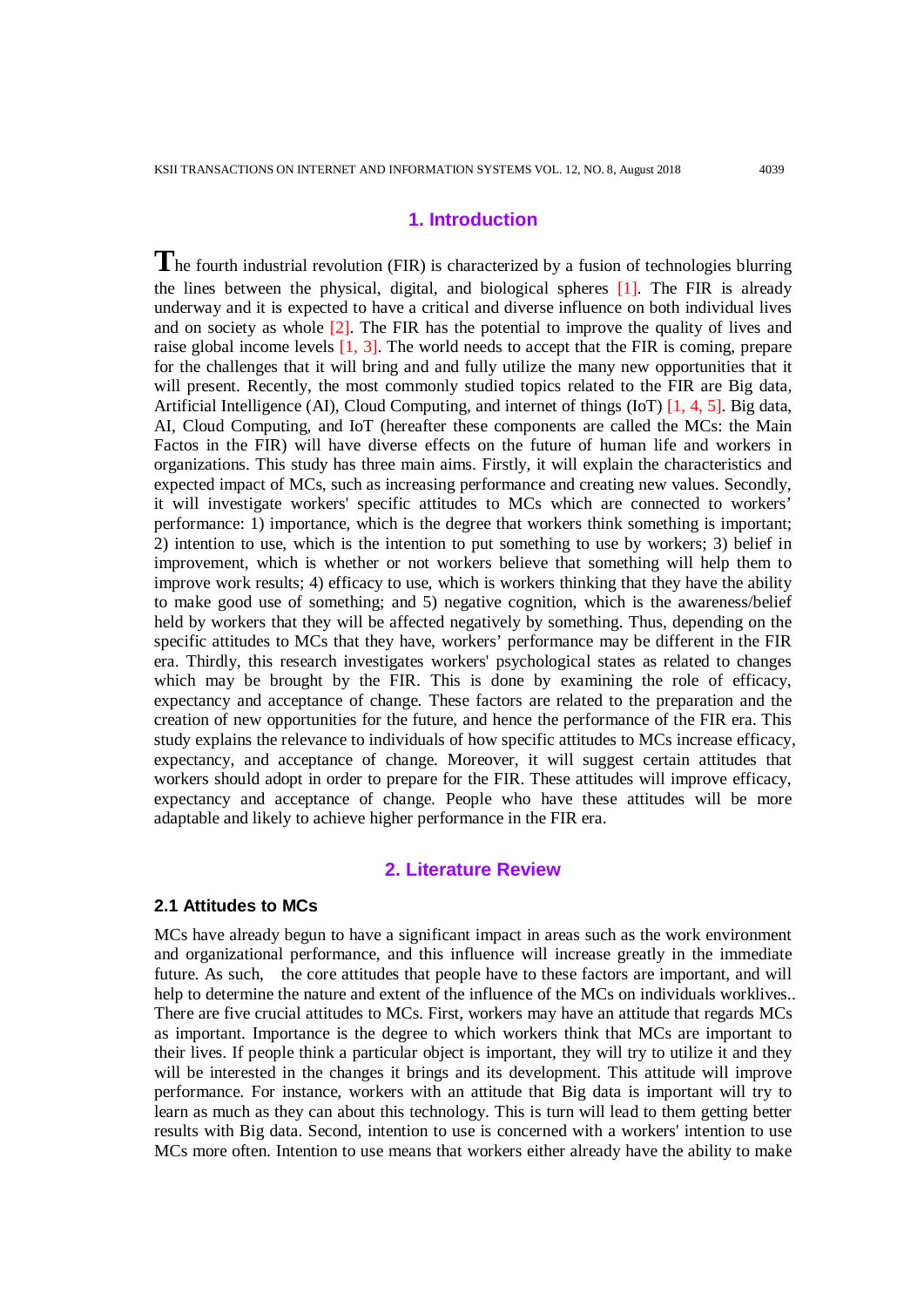good use of a particular factor or that they will learn how to utilize it. For example, workers who intend to use Cloud Computing are generally more competent with computing, and wish to know more about it, then workers without this intention, which allows them to better exploit it and in turn achieve better results. A high degree of intention to use will have a positive relationship with high performance in the FIR era. Third, belief in improvement means simply that workers believe that MCs will help them to improve overall work performance. Workers who believe that MCs will be beneficial to performance will already have experience improving their performance through MCs, or will be working to actively use MCs. For example, workers who believe that IoT is related to performance will more actively use it. Therefore, having a positive beliefs in MCs will be related to performance improvement. Fourth, efficacy to use is relates to the extent that workers think they have the ability to make effective use of MCs. If workers have the ability and confidence to use a particular technology, the chances of achieving higher performance through these technologies increases. Thus it is to be expected that an employee with a sense of efficacy about utilizing Big data will produce better results through this technology in the FIR era. Fifth, negative cognition refers to aworkers belief or awareness that MCs will negatively affect their lives. Positive as well as negative attitudes can affect performance. If workers see MCs as having a negative impact, they will not use them. In the FIR era, performance will be hampered if good use is not made of MCs. For example, workers who do not think Cloud Computing is useful will not use this technology, and it can be expected that their overall performance will be lower than the workers using cloud computing.

## **2.2 Performance-related variables to prepare for FIR**

Self-efficacy, expectancy, and acceptance of change influence worker's levels of motivation, and the degree of success an organization has at making changes. When workers have positive attitudes to these factors, their performance will improve, and organizations have a much higher chance of being able to find a new business model that fits the FIR era.

#### **2.2.1 Self-efficacy**

Self-efficacy refers to people's belief in their capabilities to produce a specified level of performance. These beliefs create diverse effects on cognitive, emotional, motivational, and selection processes [6]. Thus, self-efficacy influences the behavior and performance of workers [7]. Workers who have higher self-efficacy are more likely to accept new challenges. Further, an efficacious outlook promotes creativity and a deeper commitment to work. In turn, these factors can increase workers' efforts to overcome failure or frustration. Thus selfefficacy brings higher levels of performance, and reduces negative factors such as stress and depression [6, 8]. Self-efficacy is a belief that performance can be achieved in a given situation, and it improves motivation [9]. Therefore, workers who have a high sense of efficacy in the FIR era will be able to adapt more easily and achieve better and more consistent results. This study works with an operational definition of self-efficacy for FIR as a worker's belief that they will be able to carry out their work well in the FIR era. Selfefficacy will play a critical role in preparing for the era of the FIR.

#### **2.2.2 Expectancy**

Expectancy is a belief about a future state of affairs, involving subjective estimates of the likelihood of future events ranging from the merely possible to virtually certain [10].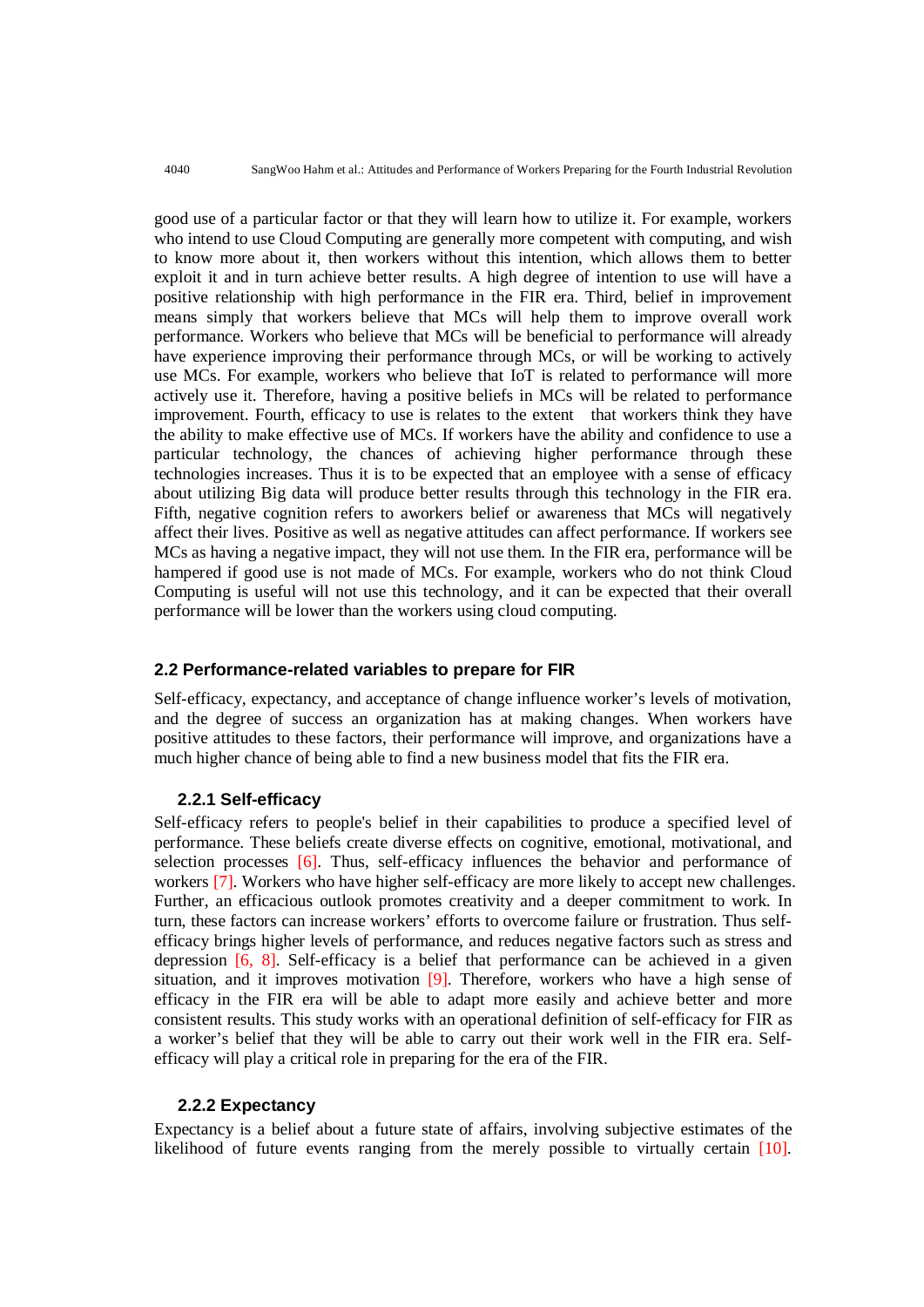Expectancy involves effort-performance relationship and performance-reward relationship [11], and outcome expectancy [12]. Positive expectancy related to performance in the future will stimulate current motivation. Humans can not predict the future perfectly. Thus, people choose to believe in alternatives based on potential outcomes for the future. In this case, their behavior is influenced by not only the preference for the outcome, but also the expectation that there will be certain outcomes [12, 13]. Hence, when thinking about the future, such as the era of the FIR , people will have specific expectations. and these expectations may affect current levels of motivation. Expectancy has a direct impact on current behavior and performance. Further, positive expectancy for specific jobs can improve job performance [14, 15]. People will inevitably have expectations about what the FIR will bring. These expectations will affect current and future performance. Therefore, workers with more positive expectations about the FIR are more likely to create positive outcomes in the present and the FIR eras. Expectancy for the FIR will play an important role in achieving high performance in the current and the FIR eras.

#### **2.2.3 Acceptance of change**

Acceptance of change by the members of an organization is crucial in order for that orgnization to be able to adapt and succeed in a rapidly changing situation [16]. If people do not adapt to changes that occur in an organization, changes may become failures. Thus, otganizational change strategies must be based on people accepting change. People can have fear or anxiety about change, apprehension about the future, and a desire to maintain the status quo. For these reasons, people may not welcome or accept change and may fail to adapt. On the other hand, workers who are more accepting of change have a higher chance of successfully adapting to it. Thus, people's readiness to accept change is important for change itself to be successful and effective [17, 18]. Organizations can change more effectively if people's acceptance of change is higher [19]. Thus, psychological factors such as acceptance of change have a positive impact on the success of change. Acceptance of change refers to acknowledging change and striving to adapt to change [16, 17, 19]. The more accepting people are of the changes this transition will bring, the more likely it is that they will be able to adapt more successfully and achieve higher performance.

## **2.3 MCs and the relationship between attitudes and performance-related variables**

# **2.3.1 Big data and the relationship between attitudes and performancerelated variables**

Big data essentiallly refers to the ability to process and analyze huge amounts of information, and sometimes come up with revolutionary new conclusions [20]. The most valuable part of Big data is the characteristics of the data. Big data involves a huge amount of data, variety, and data velocity [21]. Today, companies analyze and use Big data in decision making and management. Big data plays a key role in improving corporate performance [22, 23]. The advantages of Big data are clear. Examples of how this new technology affects business include: better-targeted marketing, helping to develop definitions of churn and other customer behaviors, more numerous and accurate business insights, a better understanding of business changes, better planning and forecasting, identification of the root causes of cost, considering the analytic applications for the detection of fraud, finding the quantification of risks, and automate decisions [21]. Big data is one of the key elements of the FIR era and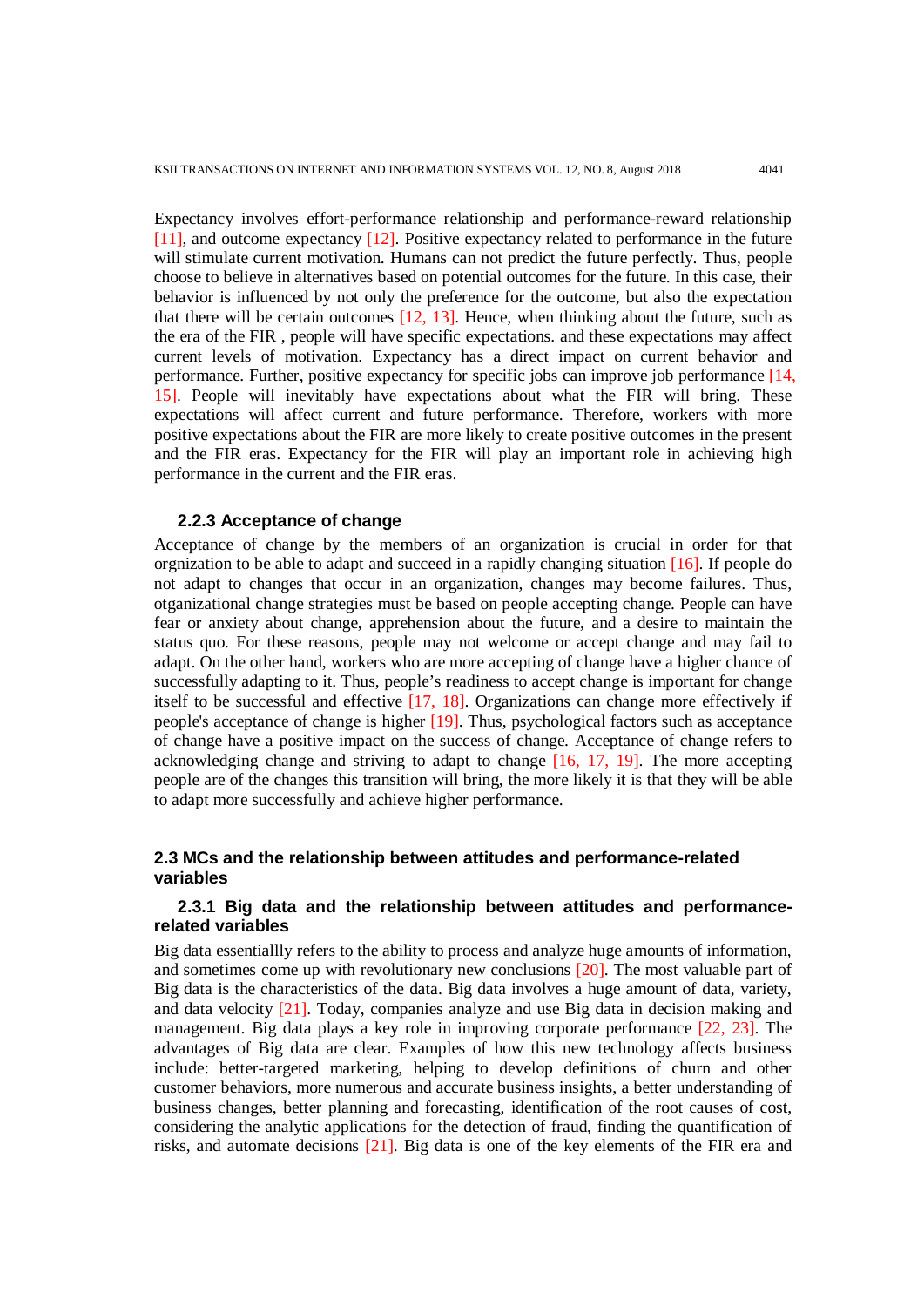will lead us to a changed world and new opportunities. In addition, many companies and people are aware of the importance of Big data, and are using it directly. According to results released in 2014, 93% of workers were found to know, understand or use Big data [20, 21].

With regard to the FIR, Big data has already been considered an important factor, and there is a consensus that it is a target of use for businesses. Specific attitudes to Big data will have relevance to performance-related factors for the FIR. Those who have the ability to analyze Big data or have the capacity to utilize Big data are more likely to be positive towards overall changes in the FIR age. Thus, specific attitudes to Big data may increase the self-efficacy, expectancy, and acceptance of change for the FIR. The most necessary attitudes toward Big data will be efficacious to use and intention to use. Anyone who can use Big data well will have greater efficacy in the FIR era. The willingness of certain workers to use Big data is premised on the willingness to learn or make use of this technology. These workers are more likely to use Big data analysis. Those with this capability will better accommodate the changes in the FIR age and have higher expectations for this future. Thus, efficacy to use and intention to use Big data will play major roles in increasing self-efficacy, expectancy, and acceptance of change for the FIR. Further, people need to be aware that Big data is important, and that it will have a positive impact on their performance. Workers who are aware of these cognitions agree that Big data is necessary. These workers have a higher probability of learning or using Big data analysis to improve their performance. This will in turn improve the acceptance, expectation, and efficacy of the FIR changes. Thus, importance and belief in improvement will have a positive impact on the performance-related variables for the FIR. Finally, a negative attitude will have a negative impact on changes to the FIR era. There are people who hold the negative view that Big data is hard to manage from a technical viewpoint [21]. However, Big data is one of the most popular business analytics techniques today, and a negative perception of Big data reflects a failure to adapt to innovative technology, which can even hinder a workers' ability to complete their assigned work. Therefore a negative attitude toward Big data could hinder performances in the FIR era. Based on this relevance, the study sets the following hypotheses:

| <b>Table 1. Sub-hypotheses</b>                               |                              |                           |                                                             |  |  |  |  |
|--------------------------------------------------------------|------------------------------|---------------------------|-------------------------------------------------------------|--|--|--|--|
|                                                              |                              |                           | $hl-l \sim hl-5 \mid hl-6 \sim hl-10 \mid hl-11 \sim hl-15$ |  |  |  |  |
| Seeing Big data as important will increase                   |                              |                           |                                                             |  |  |  |  |
| Higher intention to use Big data will increase               | self-efficacy<br>for the FIR |                           | increase                                                    |  |  |  |  |
| Higher belief in improvements from Big data will<br>increase |                              | expectancy<br>for the FIR | accept<br>of change                                         |  |  |  |  |
| Higher efficacy to use Big data will increase                |                              |                           | for the FIR                                                 |  |  |  |  |
| Negative cognition about Big data will decrease              |                              |                           |                                                             |  |  |  |  |

*H1. Attitudes to Big data will influence performance-related variables for the FIR*

**2.3.2 AI and the relationship between attitudes and performance-related variables**

AI is intelligence displayed by machines that is different from natural intelligence, which is demonstrated by people or animals. AI is related to machine learning and automatism, and attempts to solve problems in human lives [24, 25]. AI is an intelligent agent that recognizes the environment, maximizes opportunities and solves problems in order to achieve its goals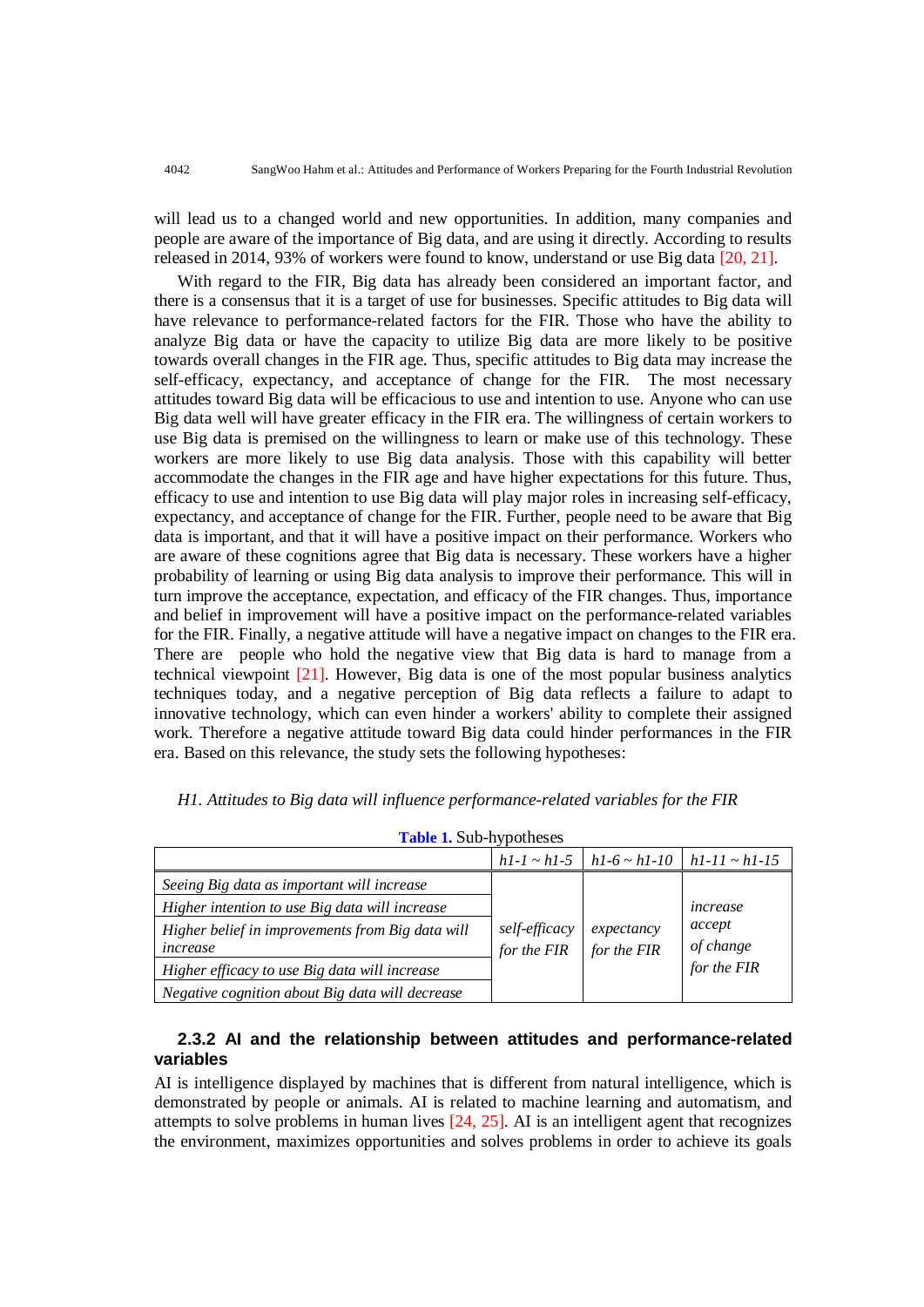[25]. Organizational management activities are aimed at setting goals, sensitively responding to changes in the environment, and achieving performance. Hence, AI can be used to solve problems in various management activities and to achieve a wider range of goals. AI perceives and learns in order to achieve goals and solve problems [26]. The development of AI has had a varying impact on the performance of workers and enterprises. Already, global leaders such as Apple, Amazon, Google, and Samsung are focused on launching AI-based products and acquiring AI-related venture companies. As interest in AI increases, a variety of responses are emerging. Of course, AI has negative aspects, such as replacing human labor and ultimately jobs. However, more and more companies are turning to the variety of new values that can be gained from AI [27]. AI will enable a variety of innovations including cost savings, and widespread changes in work practices. Today, companies are dealing with issues related to AI such as the technologies behind automation, human-machine interfaces, and both replacing and enhancing people. AI will continue to be used to solve problems in conjunction with humans, and to improve corporate performance [24, 28, 29].

AI will have an impact in a vast number of areas, including on business activities in the future, such as during the FIR. AI will play an important role in the FIR era as well as the present, and some attitudes to AI will be related to the FIR related performance variables. In particular, negative views about AI will have a significant impact on workers attitudes. An important and contentious discussion topic stemming from the rise of AI is that of whether AI will replace or enhance people in the workplace. When machines become smarter than humans, or better at performing certain tasks, some people will become anxious that they may lose their jobs and may come to regard themselves as essentially worthless in the workplace, whereas other people are able to recognize the benefits that AI will bring and strive to adapt to it and use it positively [27, 30]. Negative attitudes will reduce the willingness to use AI and hinder performance improvement through AI. People who have negative attitudes to AI will not use or learn to use it. Although AI will be very valuable in the FIR era, these workers will not be able to achieve performance gains through AI. Thus, a negative attitude to AI will reduce performance-related variables for the FIR. In contrast, positive attitudes to AI will improve performance-related variables for the FIR. Like Big data, AI will play a very crucial role in the FIR era. Companies need to use AI to become more efficient, solve problems, and achieve their goals. Hence, people should recognize the importance of AI, possess the will to use it, and believe that AI will improve performance. These attitudes will make the adoption of AI a more positive experience. Furthermore, those who think that they have the ability to utilize AI will be able to achieve higher results in the FIR era. Based on theses concepts, this study sets the following hypotheses:

# *H2. Attitudes to AI will influence performance-related variables for the FIR (Subhypotheses are the same as hypotheses 1-1 to 1-15. The difference is that H1 refers to attitudes to Big data , and H2 refers to attitudes to AI)*

## **2.3.3 Cloud Computing and the relationship between attitudes and performance-related variables**

Cloud Computing is a model that allows for on-demand network access that is ubiquitous and easy to deploy on a shared pool of configurable computing resources. It can be quickly provisioned and deployed with minimal administrative effort. The cloud model consists of essential technical characteristics: shared resource pooling, on-demand self-service, large scale network access, high scalability and rapid elasticity and dynamic resource scheduling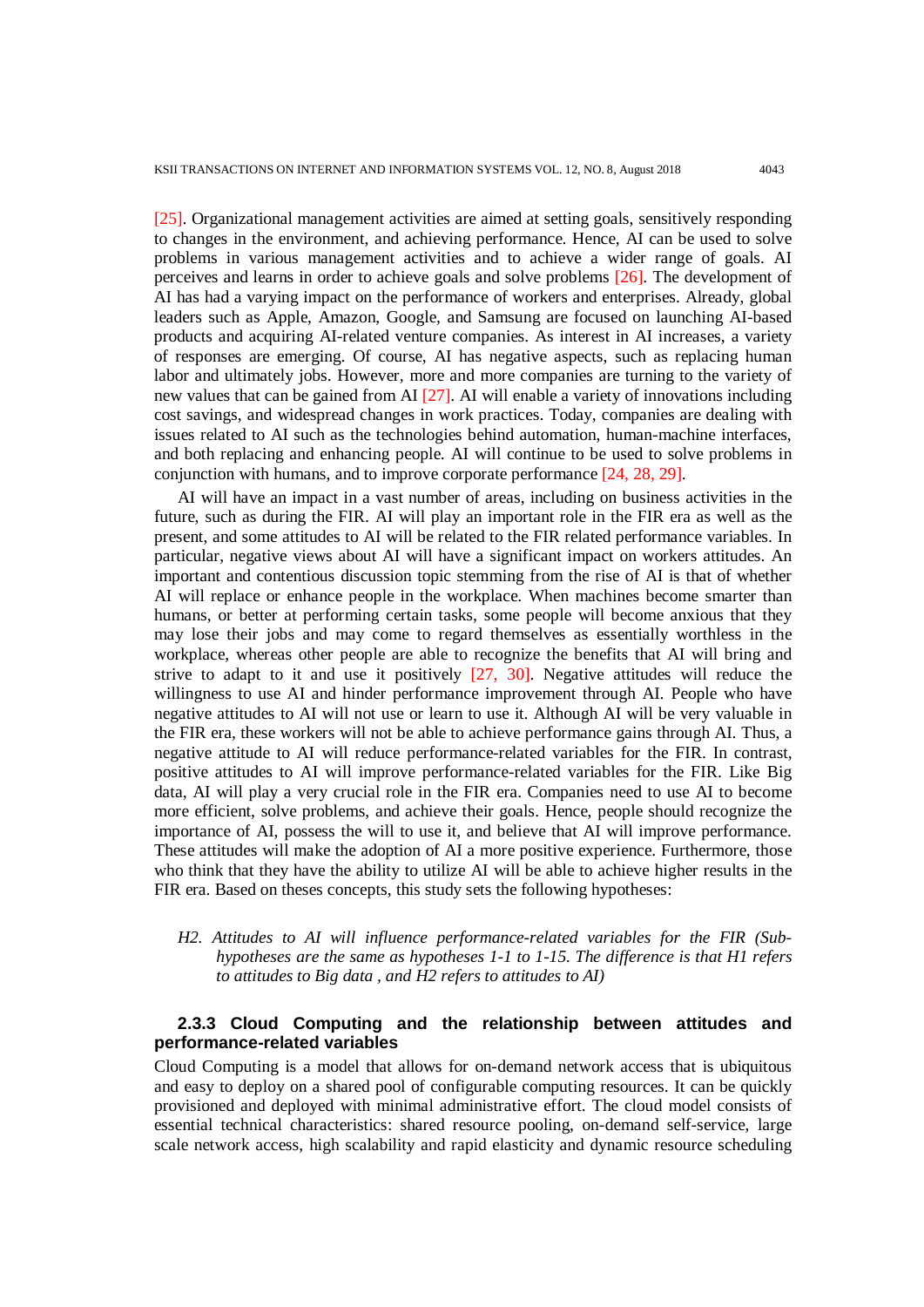[31, 32, 33]. Cloud Computing brings innovation to the enterprise environment. Small businesses as well as large corporations can leverage this technology. With Cloud Computing, venture companies can lower the barriers to innovation from IT. Cloud Computing can change the organizational size and structures of existing companies [34]. Companies can also use Cloud Computing to reduce management costs, save time, be more responsive, and more clearly solve problems [31].

Experts believe that Cloud Computing will bring about a revolution in the IT industry [31, 34]. This innovative technology will play an important role in the FIR era and will be applied to the business environment [35]. Companies use Cloud Computing to share vast amounts of information, gain creativity, and solve problems [31, 32, 36]. Workers who use Cloud Computing should be able to share, utilize, and apply information for problem solving through this technology. With Cloud compiling, companies should have market-orientation and create new business models [37]. Information sharing and diversity should be used by entrepreneurs to create new value [38]. Hence, the most important attitude towards Cloud Computing will be intention to use. If people are not willing to use Cloud Computing and do not share information, Cloud Computing will not be as effective as it could be. Workers who are willing to create new value while sharing information will be able to achieve better results in the FIR era. Further, as workers become aware of the importance of Cloud Computing, and see this technology as improving their work, the probability of its use will increase. Thus, importance about Cloud Computing and belief in improvement will also have a positive impact on performance-related variables for FIR. In addition, the efficacy of using Cloud Computing will encourage confidence in achieving high performance in the FIR era, and make people more receptive toward to FIR. Finally, if Cloud Computing is perceived negatively, people will not share information or fully utilize resources. Therefore, there will be problems in securing creativity in the current and FIR eras, and overall performance will be reduced. Based on these relationships, the following hypotheses are set:

*H3. Attitudes to Cloud Computing will influence performance-related variables for the FIR (Sub-hypotheses are the same as hypotheses 1-1 to 1-15. The difference is that H1 refers to attitudes to Big data, and H3 refers to attitudes to Cloud Computing)*

# **2.3.4 IoT and the relationship between attitudes and performance-related variables**

IoT refers to the interconnection of physical objects equipped with actuators, means, and sensors for connecting to the Internet [39]. IoT plans to connect digital and physical objects with appropriate information and communication technologies to enable whole new kinds of applications and services in the future [40]. IoT integrates all of the interactive objects through an embedded system, increasing the ubiquity of the Internet and connecting it to a highly distributed device network that communicates with humans and other devices. Due to the rapid development of basic technology, IoT offers tremendous opportunities for numerous new applications that can improve the quality of life [41]. This technology has been studied to facilitate the development of new applications and enhancement of existing applications in a variety of areas such as business, workplace support, company performance and management [40, 42]. IoT involves and facilitates innovation, and can be used in a variety of businesses and organizations. IoT can help build innovative business models [43]. IoT applications can become an important source of revenue, which can bring corporate financial benefits in both the present and future [42]. As with other innovative technologies,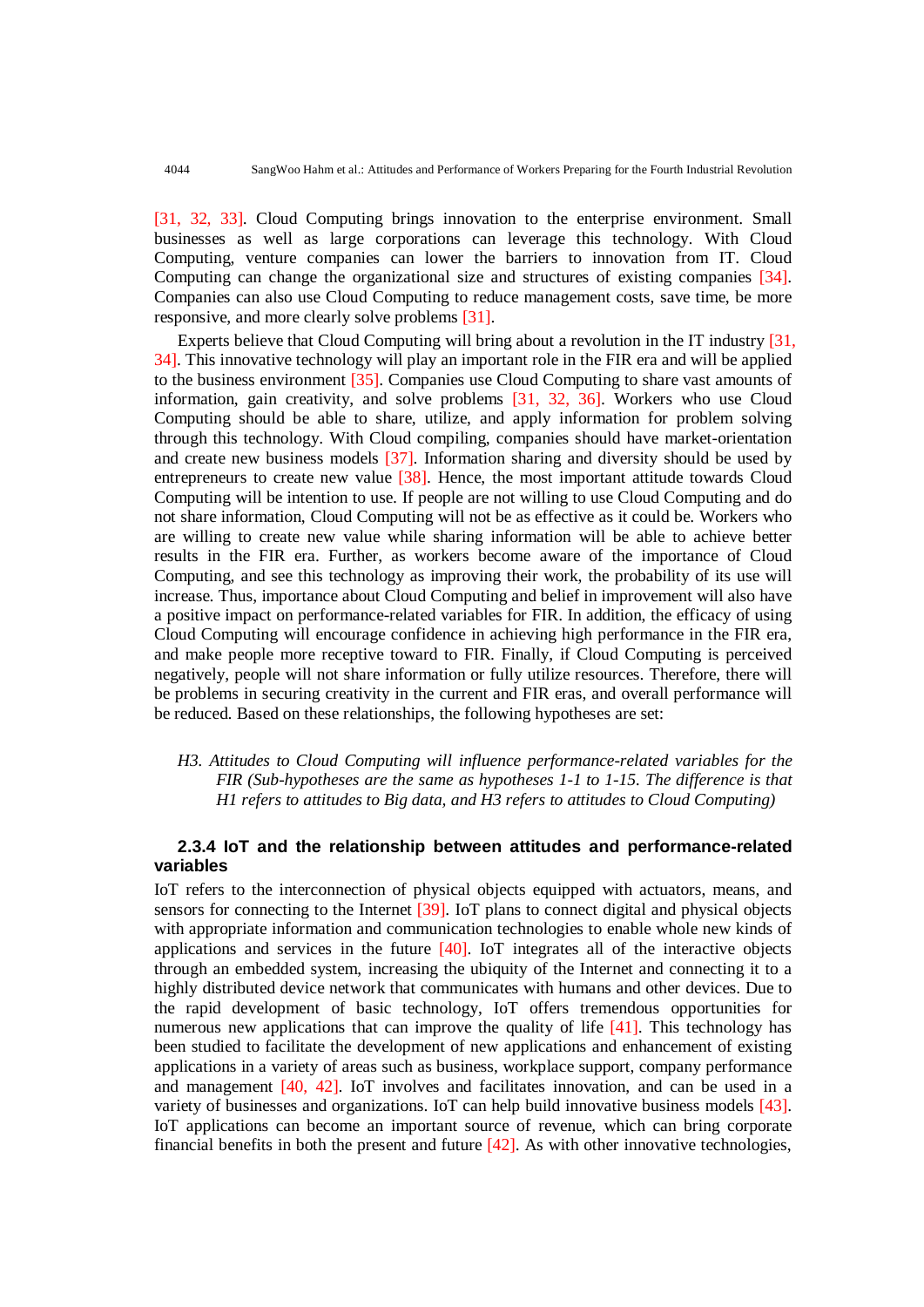as people prepare for the FIR era, using IoT will improve management efficiency [40, 43, 44]. Existing IoT technologies still face several problems and challenges, such as mechanical performance and cost constraints, scalability, data transfer and management, heterogenous networks, standardization, and practical applications in various industries [45]. The most important element of IoT in relation to the solution of these problems is the ability to use it well in the work context. In the FIR era, workers should be able to fully understand these complex and new technologies, and complement and exploit their weaknesses. Therefore, efficacy to use to IoT will be most closely related to performance-related variables. Further, intent to use, which is related to the ability using IoT will play a key role. Cognitions that IoT is negative will have a detrimental impact on performance by reducing the willingness to learn or use it. In addition, belief in improvement and importance will be positively related directly or indirectly with performance-related variables, because they are concepts that are opposed to negative attitudes. Depending on these concepts, the following hypotheses are set:

*H4. Attitudes to IoT will influence performance-related variables for the FIR (Subhypotheses are the same as hypotheses 1-1 to 1-15. The difference is that H 1 refers to attitudes to Big data, and Hs 4 refers to attitudes to IoT)*





#### **3. Participants and Measurement**

# **3.1 Participants**

Data were collected from 191 workers in the IT industry. Demographic information on these people is as follows: 140 (73.3%) of the workers were male, and 51 (26.7 %) were female; 34 (17.8%) were in their twenties, 64 (33.5%) were thirties, 65 (34%) were forties, and 28 (14.7%) were fifty or over; 10 (5.2%) had completed high school, 149 (78%) held a bachelor degree, 32 (16.8%) held a masters or doctoral degree; 14 people (4.3%) had worked for less than 1 year, 62 (32.5,%) had worked for from 1 to 5 years, 59 (30.9%) had worked from 5 to 10 years, 56 (29.3%) had worked for longer than 10 years at their companies.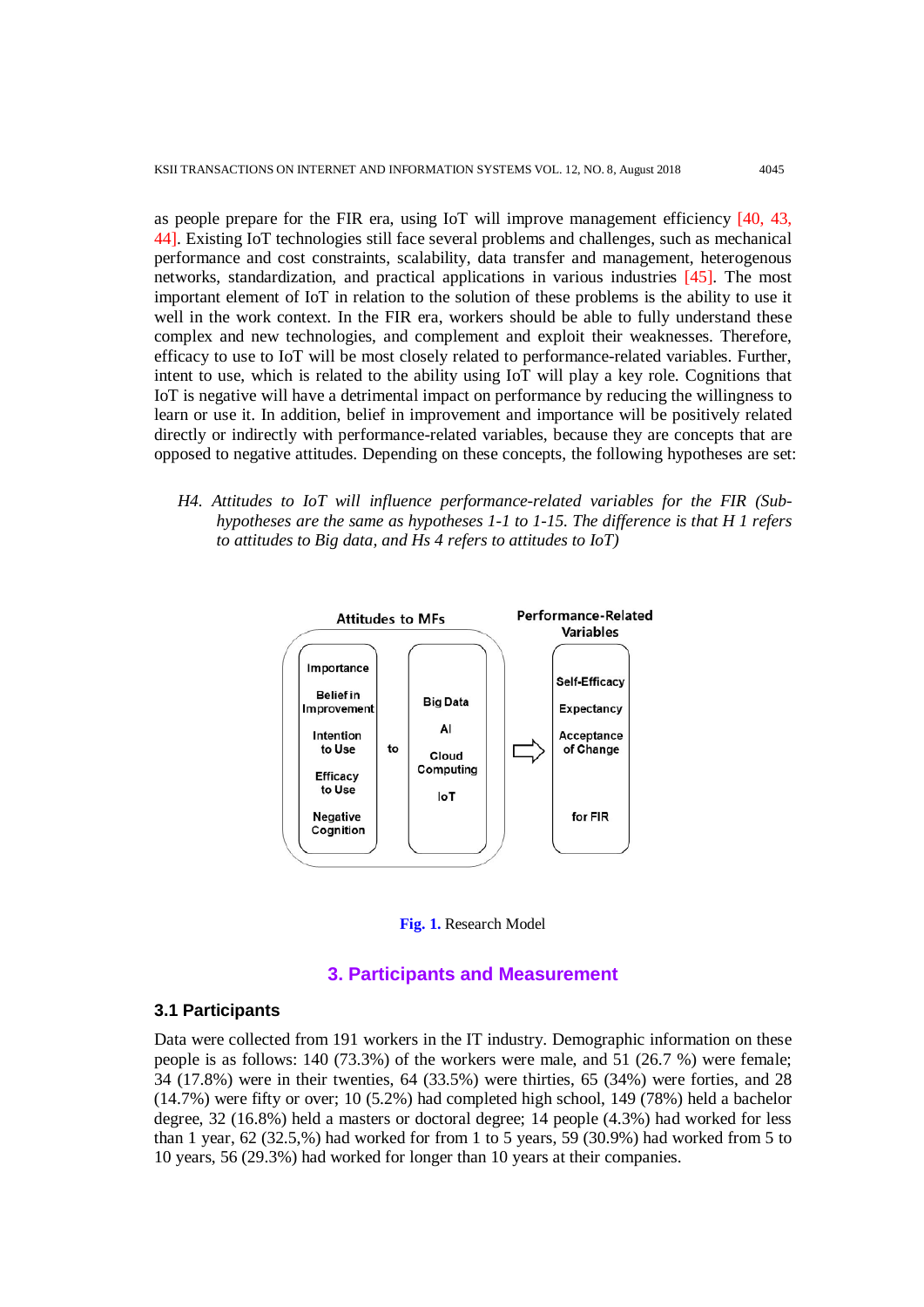#### **3.2 Measurement**

All items were rated on a Likert-type scale ranging (1:totally disagree, 7:totally agree). Selfefficacy for the FIR was measured by 5 items [7, 9, 12], including "I feel confident about my ability to perform well at my job in the FIR era", "I feel that I will be on top of things concerning my job in the FIR era". Expectancy for the FIR was measured by 11 items [10, 14], including "I will get more compensation and higher bonuses in FIR era", I will find more job opportunities in the FIR era". Accept of change for the FIR was measured by 6 items [16, 17], including "I have become more enthusiastic since moving to the FIR era", "In regards to the FIR era, I think it depends on whether individuals gain some advantage or not.

In addition, each attitude to MCs (importance, intention to use, belief in improvement, efficacy to use, negative cognition) was measured by 3 items (see Appendix).

## **4. Analysis**

For the empirical analysis of this research, confirmatory factor analysis (CFA), Cronbach's  $\alpha$ for reliability, descriptive statistics, liner regression are used [46]. Factor analysis is a statistical approach for identifying and understanding unobservable variables presumed to underlie a set of connected measurements [47]. In presenting statistics, all variables are abbreviated as follows in **Table 2**

|                                                                                                   | Big data | AI   | Cloud Computing | IoT      |  |
|---------------------------------------------------------------------------------------------------|----------|------|-----------------|----------|--|
| Importance about                                                                                  | I BIG    | I_AI | <b>LCC</b>      | I_IT     |  |
| Intention to use about                                                                            | U BIG    | U AI | U CC            | U_IT     |  |
| Belief in improvement about                                                                       | B BIG    | B AI | $B_{C}$ CC      | $B_{IT}$ |  |
| Efficacy to use about                                                                             | E BIG    | E AI | $E_{C}$         | EIT      |  |
| Negative cognition about                                                                          | $N_BIG$  | N AI | $N_{C}$ CC      | $N_I T$  |  |
| E_FIR: self-efficacy for FIR,<br>EX_FIR: expectancy for FIR, AC_FIR: acceptance of change for FIR |          |      |                 |          |  |

**Table 2.** Abbreviations of variables

CFA are suggested in **Table 3**. As performance-related variables, self-efficacy for the FIR [7, 9, 12], expectancy for the FIR [10, 14] and acceptance of change for the FIR [16, 17] have already proven validity in existing researches. However, the five attitudes to MCs were operationally defined and measured in this paper. Thus, to confirm the validity of these measurements, CFA of these attitudes was conducted separately. As a result, attitude variables and performance-related variables have an acceptable level of validity.

| Factor | <b>AVE</b> | CR   | Factor | AVE  | <b>CR</b> |  | Factor        | AVE  | <b>CR</b> |
|--------|------------|------|--------|------|-----------|--|---------------|------|-----------|
| I BIG  | .661       | .772 | I CC   | .719 | .836      |  |               |      |           |
| U BIG  | .747       | .845 | U CC   | .710 | .830      |  |               |      |           |
| B BIG  | .670       | .792 | B CC   | .694 | .846      |  | EX FIR        | .639 | .930      |
| E BIG  | .645       | .763 | E CC   | .660 | .808      |  |               |      |           |
| N BIGN | .695       | .743 | N CC   | .784 | .816      |  | <b>SE FIR</b> | .715 | .909      |

**Table 3.** Results of CFA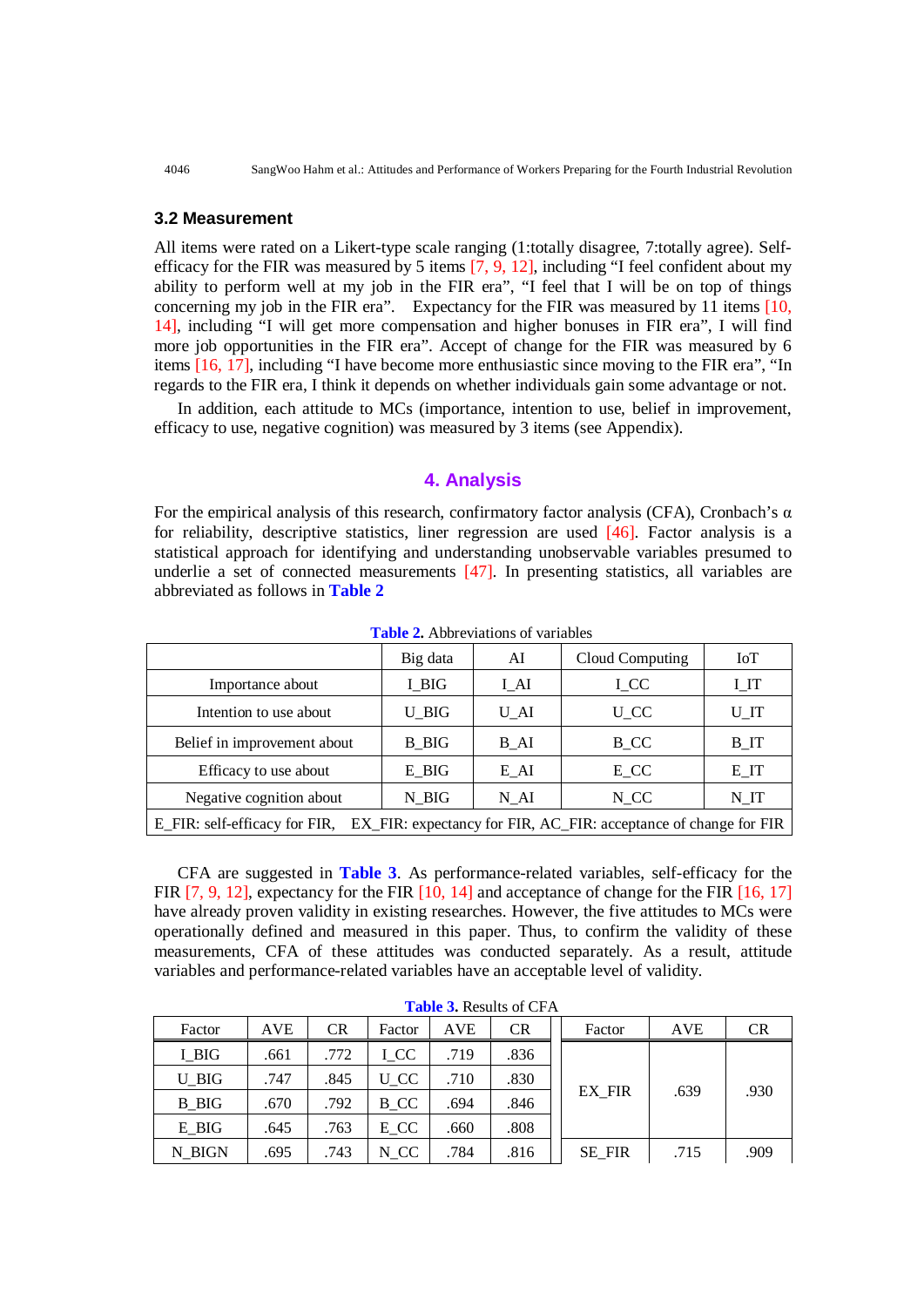| $I_{\mathcal{A}}I$       | .686 | .801         | I IT              | .719 | .806        |              |         |      |
|--------------------------|------|--------------|-------------------|------|-------------|--------------|---------|------|
| $U_AI$                   | .671 | .800         | $U$ <sub>IT</sub> | .628 | .766        |              |         |      |
| $B_{A}I$                 | .684 | .814         | $B_{IT}$          | .714 | .811        |              |         |      |
| $E_AI$                   | .685 | .790         | EIT               | .664 | .783        |              |         |      |
| $N_AI$                   | .727 | .761         | N IT              | .793 | .831        | AC_FIR       | .611    | .877 |
|                          |      | $X^2(p)$     | 2638.641          |      |             | $X^2(p)$     | 375.151 |      |
| Absolute fit<br>index    |      | $X^2/df$     | 1.783             |      |             | $X^2/df$     | 1.830   |      |
|                          |      | <b>RMSEA</b> | .064              |      |             | <b>RMSEA</b> | .066    |      |
| Incremental fit          |      | <b>CFI</b>   |                   | .900 |             | <b>CFI</b>   | .952    |      |
| index                    |      | IFI          |                   | .903 |             | <b>IFI</b>   | .953    |      |
| Parsimonious             |      | <b>PNFI</b>  |                   | .671 |             | <b>PNFI</b>  | .800    |      |
| fit index<br><b>PGFI</b> |      | .560         |                   |      | <b>PGFI</b> | .685         |         |      |

**Table 4** indicates the results of descriptive statistics (mean and standard deviation) and the results of reliability. It demonstrates that they have acceptable values (when Cronbach's  $\alpha$  is higher than .8) [48].

| <b>Variables</b>   | Cronbach's $\alpha$ | <b>Mean</b> | Std.<br><b>Deviation</b> |                   | Variables Cronbach's $\alpha$ | <b>Mean</b> | Std.<br><b>Deviation</b> |
|--------------------|---------------------|-------------|--------------------------|-------------------|-------------------------------|-------------|--------------------------|
| I BIG              | .855                | 4.887       | 1.168                    | $U_{\_}CC$        | .885                          | 5.084       | 1.113                    |
| U BIG              | .897                | 5.189       | 1.165                    | <b>B_CC</b>       | .872                          | 4.937       | 0.997                    |
| <b>B</b> BIG       | .871                | 5.066       | 1.135                    | E CC              | .846                          | 4.927       | 1.029                    |
| E BIG              | .834                | 4.756       | 1.130                    | N CC              | .913                          | 3.196       | 1.444                    |
| N BIG              | .867                | 3.271       | 1.353                    | I_IT              | .881                          | 4.827       | 1.222                    |
| $I_{\mathcal{A}}I$ | .868                | 4.876       | 1.136                    | $U$ <sub>IT</sub> | .845                          | 4.960       | 1.101                    |
| $U_AI$             | .854                | 5.040       | 1.093                    | $B_{IT}$          | .885                          | 4.784       | 1.192                    |
| B AI               | .866                | 4.941       | 1.087                    | E IT              | .854                          | 4.756       | 1.125                    |
| $E_{A}I$           | .863                | 4.693       | 1.180                    | N IT              | .916                          | 3.269       | 1.426                    |
| $N_AI$             | .884                | 3.463       | 1.431                    | SE FIR            | .826                          | 4.976       | 0.989                    |
| I CC               | .884                | 4.937       | 1.107                    | EX FIR            | .950                          | 4.768       | 0.991                    |
|                    |                     |             |                          | AC FIR            | .899                          | 4.896       | 0.927                    |

**Table 4.** Results of reliability and descriptive statistics

**Table 5** presents the results of the correlation analysis between attitudes to MCs and performance-related variables. All attitudes to MCs were significantly correlated with every performance-related variable [46]. This result implies that all the hypotheses set forth above are supported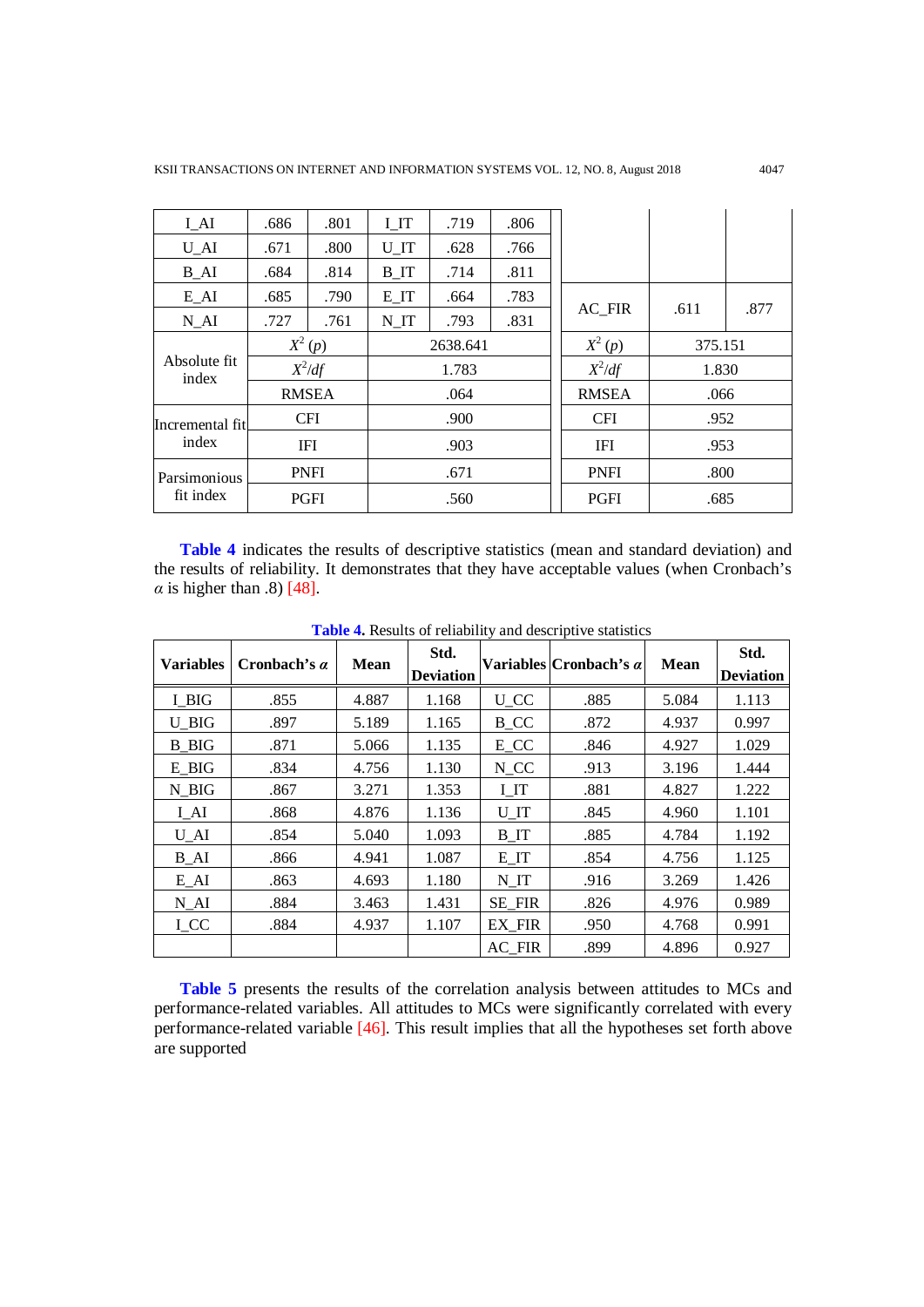|                                                  | self efficacy<br>for FIR | Expectancy<br>for FIR | acceptance of<br>change for FIR |
|--------------------------------------------------|--------------------------|-----------------------|---------------------------------|
|                                                  | $.495***$                | $.488***$             | $.407***$                       |
| Importance about Big data                        |                          |                       |                                 |
| Intention to use about Big data                  | $.453***$                | $.447***$             | $.404***$                       |
| Belief in improvement about Big data             | $.525***$                | $.540***$             | $.458***$                       |
| Efficacy to use about Big data                   | $.557***$                | $.515***$             | $.467***$                       |
| Negative cognition about Big data                | $-.218***$               | $-.164$ <sup>*</sup>  | $-.198**$                       |
| Importance about AI                              | $.534***$                | $.539***$             | $.521***$                       |
| Intention to use about AI                        | $.503***$                | $.509***$             | $.507***$                       |
| Belief in improvement about AI                   | $.572***$                | $.576***$             | $.531***$                       |
| Efficacy to use about AI                         | $.566***$                | $.488***$             | $.487***$                       |
| Negative cognition about AI                      | $-.266$ ***              | $-.247***$            | $-.291***$                      |
| Importance about Cloud Computing                 | $.520***$                | $.523***$             | $.430***$                       |
| Intention to use about Cloud Computing           | $.468***$                | $.468***$             | $.447***$                       |
| Belief in improvement about Cloud Computing      | $.496***$                | $.531***$             | $.448***$                       |
| Efficacy to use about Cloud Computing            | $.527***$                | $.502***$             | .491***                         |
| Negative cognition about Cloud Computing         | $-.263***$               | $-.197***$            | $-.261***$                      |
| Importance about IoT                             | $.599***$                | $.636***$             | $.560***$                       |
| Intention to use about IoT                       | $.550***$                | $.598***$             | $.522***$                       |
| Belief in improvement about IoT                  | $.603***$                | $.632***$             | $.505***$                       |
| Efficacy to use about IoT                        | $.673***$                | $.653***$             | $.621***$                       |
| Negative cognition about IoT                     | $-.208$ **               | $-.177*$              | $-.233$ **                      |
| *** = $p$ < 0.01, ** = $p$ < 0.01, * = $p$ < 0.5 |                          |                       |                                 |

**Table 5.** Results of correlation between attitudes to MCs and performance-related variables

**Table 6** indicates the results of the linear regression, which shows the effects of attitudes to Big data on performance-related variables. The results show that efficacy to use about Big data increases self-efficacy for the FIR ( $\beta$ =.447, sig=.000), expectancy for the FIR ( $\beta$ =.274, sig=.009), and acceptance of change for the FIR  $(\beta = .375, \text{ sig} = .001)$ . In contrast, negative cognition about Big data decreases self-efficacy for the FIR  $(\beta = -179, \text{sig} = 008)$ , and acceptance of change for the FIR  $(\beta = -152, \text{sig} = 0.035)$ . Further, belief in improvement can enhance expectancy for the FIR  $(\beta = .299, \text{sig} = .022)$ .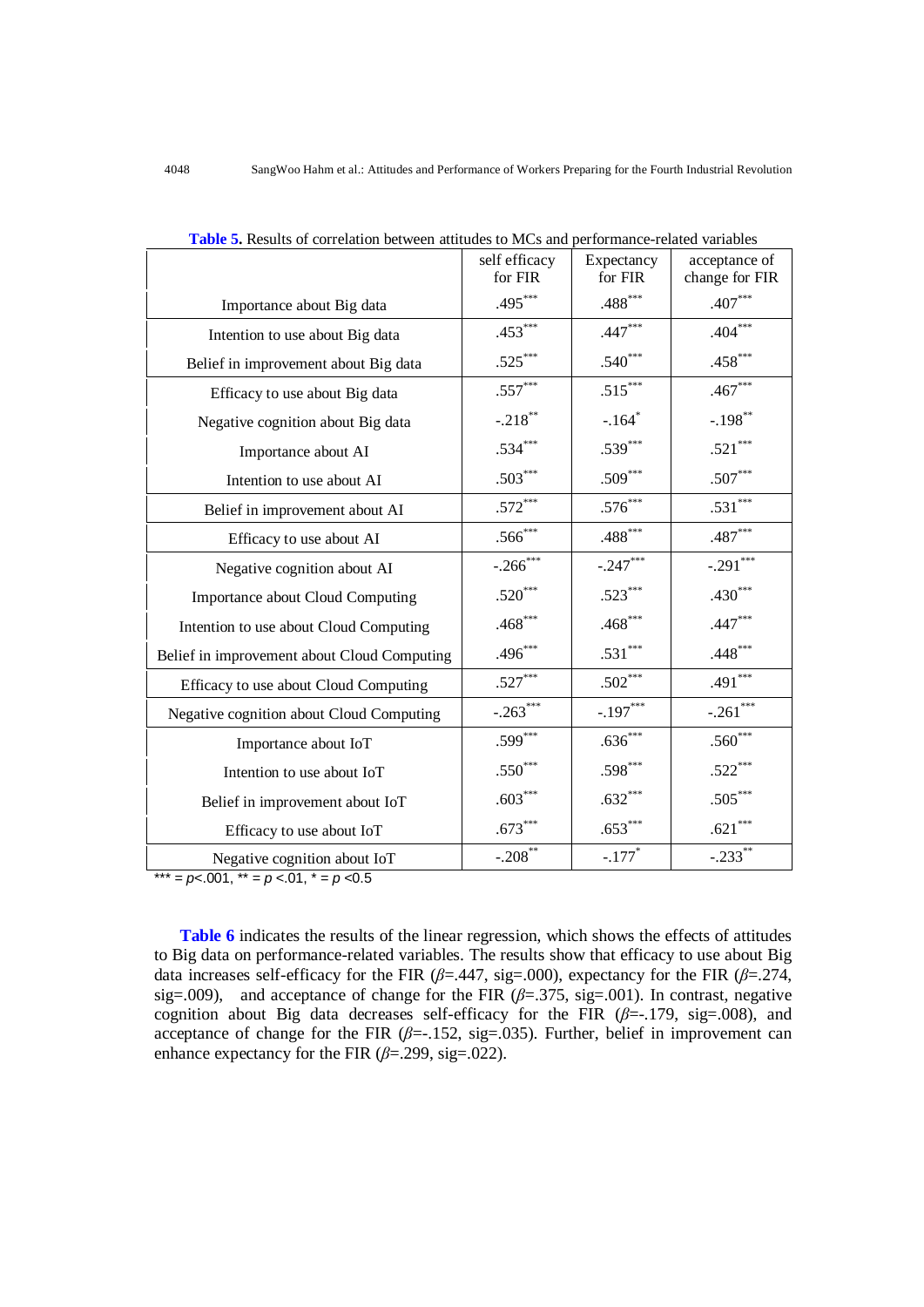|                         |            |                     |      | ີ                   |               |      |                     |          |      |
|-------------------------|------------|---------------------|------|---------------------|---------------|------|---------------------|----------|------|
|                         |            | SE_FIR              |      |                     | <b>EX FIR</b> |      | AC_FIR              |          |      |
|                         | β          | t                   | sig  | $\beta$             | t             | sig  | β                   | t        | sig  |
| I BIG                   | .030       | .260                | .796 | .058                | .489          | .625 | $-.061$             | $-.495$  | .621 |
| U BIG                   | $-.013$    | $-.111$             | .912 | $-.039$             | $-.326$       | .745 | .055                | .445     | .657 |
| <b>B</b> BIG            | .130       | 1.030               | .304 | .299                | 2.309         | .022 | .141                | 1.041    | .299 |
| E BIG                   | .447       | 4.448               | .000 | .274                | 2.647         | .009 | .375                | 3.472    | .001 |
| N BIGN                  | $-.179$    | $-2.681$            | .008 | $-.081$             | $-1.181$      | .239 | $-.152$             | $-2.119$ | .035 |
| $R^2$ (Adjusted $R^2$ ) | .365(.348) |                     |      | .327 (.309)         |               |      | .267(.247)          |          |      |
| $\boldsymbol{F}$        |            | $21.277$ (sig=.000) |      | $17.966$ (sig=.000) |               |      | $13.486$ (sig=.000) |          |      |

**Table 6.** The effects of attitudes to Big data on performance-related variables

**Table 7** displays the effects of attitudes to AI on performance-related variables. The results show that, efficacy to use about AI increases self-efficacy for the FIR  $(\beta = 0.308,$ sig=.001), and acceptance of change for the FIR  $(\beta=187, \text{sig}=0.056)$ . In contrast, negative cognition about AI decreases self-efficacy for the FIR (*β*=-.130, sig=.042), and acceptance of change for the FIR  $(\beta = .145, \text{ sig} = .028)$ . Moreover, belief in improvement enhances expectancy for the FIR  $(\beta = .337, \text{sig} = .010)$ .

|                         | SE FIR              |          |      | EX FIR                  |          |      | AC FIR            |          |      |
|-------------------------|---------------------|----------|------|-------------------------|----------|------|-------------------|----------|------|
|                         | $\beta$             | t        | sig  | $\beta$                 | t        | sig  | β                 | t        | sig  |
| I AI                    | .112                | .974     | .331 | .188                    | 1.591    | .113 | .169              | 1.410    | .160 |
| U AI                    | .006                | .055     | .957 | $-.012$                 | $-.101$  | .920 | .079              | .636     | .526 |
| $B_{\perp}AI$           | .203                | 1.622    | .107 | .337                    | 2.620    | .010 | .146              | 1.121    | .264 |
| E AI                    | .308                | 3.298    | .001 | .092                    | .965     | .336 | .187              | 1.920    | .056 |
| $N_AI$                  | $-.130$             | $-2.047$ | .042 | $-.091$                 | $-1.396$ | .164 | $-.145$           | $-2.209$ | .028 |
| $R^2$ (Adjusted $R^2$ ) | .388(.372)          |          |      | .357(.339)              |          |      | .339(.321)        |          |      |
| $\boldsymbol{F}$        | $23.498$ (sig=.000) |          |      | $20.507$ (sig= $.000$ ) |          |      | 18.945 (sig=.000) |          |      |

**Table 7.** The effects of attitudes to AI on performance-related variables

**Table 8** shows the effects of attitudes to Cloud Computing on performance-related variables. The results show that efficacy to use about Cloud Computing enhances selfefficacy for the FIR ( $\beta$ =.322, sig=.001), expectancy for the FIR ( $\beta$ =.188, sig=.062), and acceptance of change for the FIR  $(\beta = 364, \text{ sig} = .001)$ . In contrast, negative cognition about Cloud Computing decreases self-efficacy for the FIR (*β*=-.132, sig=.052), and acceptance of change for the FIR  $(\beta = -142, \text{ sig} = 044)$ . In addition, belief in improvement increases expectancy for the FIR  $(\beta = .262, \text{ sig} = .025)$ .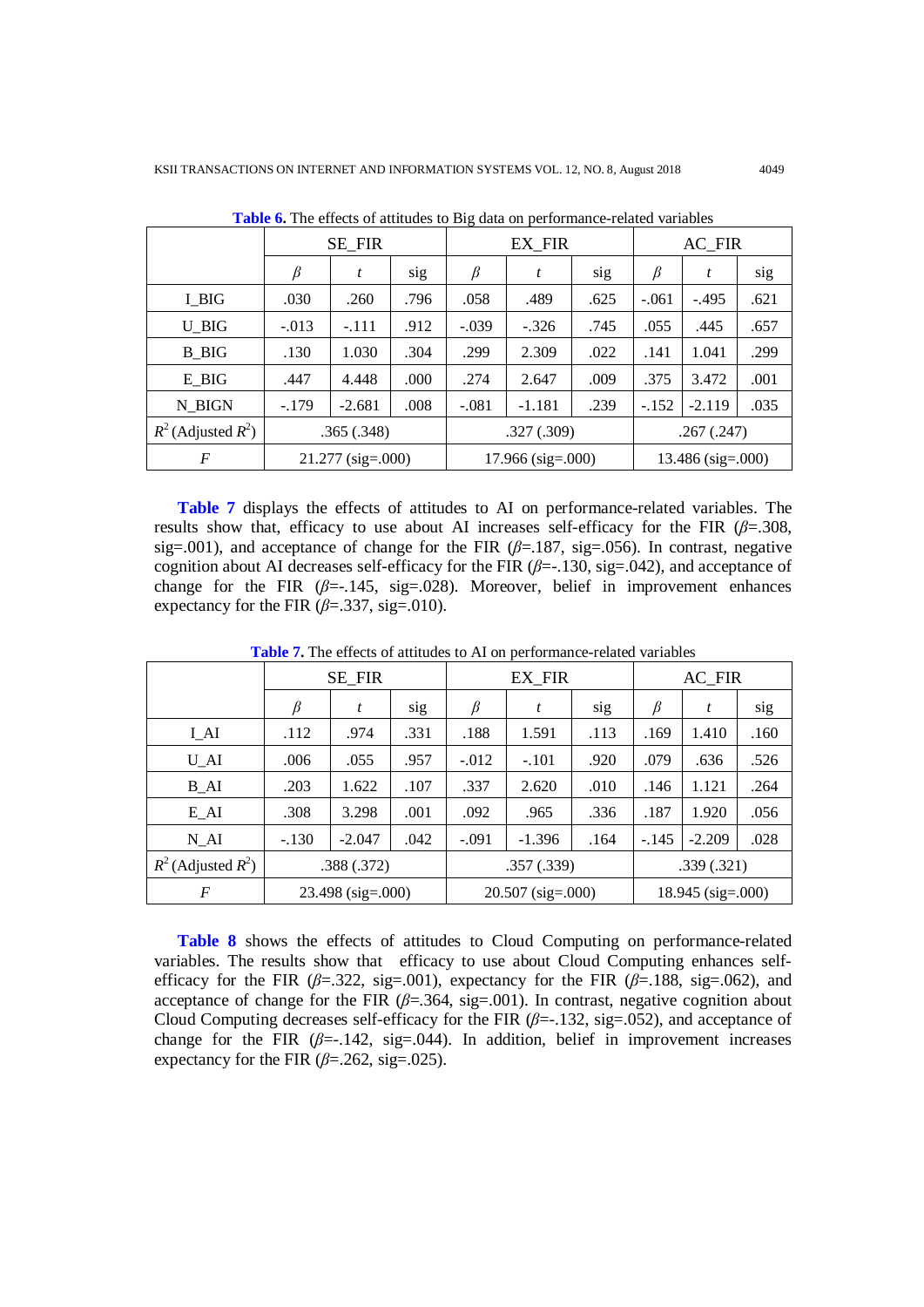|                         | SE_FIR     |                     |            |         | <b>EX FIR</b>       |            |         | AC_FIR               |      |  |
|-------------------------|------------|---------------------|------------|---------|---------------------|------------|---------|----------------------|------|--|
|                         | $\beta$    | t                   | sig        | $\beta$ | t                   | sig        | $\beta$ | t                    | sig  |  |
| I CC                    | .243       | 1.879               | .062       | .251    | 1.927               | .056       | $-.037$ | $-.274$              | .785 |  |
| U CC                    | $-.105$    | $-.809$             | .419       | $-.105$ | $-.801$             | .424       | .096    | .711                 | .478 |  |
| $B_{C}$                 | .102       | .885                | .377       | .262    | 2.258               | .025       | .082    | .684                 | .495 |  |
| $E_{C}$                 | .322       | 3.239               | .001       | .188    | 1.875               | .062       | .364    | 3.528                | .001 |  |
| N CC                    | $-.132$    | $-1.956$            | .052       | $-.034$ | $-.504$             | .615       | $-.142$ | $-2.033$             | .044 |  |
| $R^2$ (Adjusted $R^2$ ) | .332(.314) |                     | .322(.304) |         |                     | .279(.260) |         |                      |      |  |
| F                       |            | $18.403$ (sig=.000) |            |         | $17.591$ (sig=.000) |            |         | $148.349$ (sig=.000) |      |  |

**Table 8.** The effects of attitudes to Cloud Computing on performance-related variables

**Table 9** indicates the results of the effects of attitudes to IoT on performance-related variables. The results show that efficacy to use about IoT increases self-efficacy for the FIR (*β*=.511), sig=.000), expectancy for the FIR (*β*=.322, sig=.001), and acceptance of change for the FIR  $(\beta = 517, \text{sig} = 0.00)$ . In contrast, negative cognition about IoT decreases acceptance of change for the FIR  $(\beta = .102, \text{sig} = .099)$ . Furthermore, belief in improvement increases expectancy for the FIR  $(\beta = 184, \text{ sig} = .093)$ .

|                         |            | Dependant         |      |                     |         |      |                     |          |      |  |
|-------------------------|------------|-------------------|------|---------------------|---------|------|---------------------|----------|------|--|
|                         | SE_FIR     |                   |      |                     | EX FIR  |      |                     | AC_FIR   |      |  |
|                         | $\beta$    | t                 | sig  | $\beta$             | t       | sig  | β                   | t        | sig  |  |
| I IT                    | .140       | 1.246             | .214 | .206                | 1.822   | .070 | .212                | 1.777    | .077 |  |
| U IT                    | $-.123$    | $-1.100$          | .273 | .024                | .213    | .831 | $-.025$             | $-.216$  | .830 |  |
| $B_{IT}$                | .162       | 1.491             | .138 | .184                | 1.689   | .093 | $-.082$             | $-.709$  | .479 |  |
| EIT                     | .511       | 5.191             | .000 | .322                | 3.267   | .001 | .517                | 4.957    | .000 |  |
| N IT                    | $-.082$    | $-1.421$          | .157 | $-.015$             | $-.266$ | .790 | $-.102$             | $-1.660$ | .099 |  |
| $R^2$ (Adjusted $R^2$ ) | .475(.461) |                   |      | .474 (.460)         |         |      | .409(.393)          |          |      |  |
| $\overline{F}$          |            | 33.515 (sig=.000) |      | $33.374$ (sig=.000) |         |      | $25.637$ (sig=.000) |          |      |  |

**Table 9.** The effects of attitudes to IoT on performance-related variables

## **5. Conclusion**

## **5.1 Results and Implications**

This study assumes the need for self-efficacy, expectancy, and acceptance of change for the FIR era. To improve these performance-related factors, it describes the necessary attitudes for the key elements of the FIR era – MCs (Big data, AI, cloud computing, and IoT). According to the results of the statistical analysis, all attitudes to MCs and performancerelated variables have significant relationships. In particular, efficacy to use, negative cognition, and belief in improvement have proven to be important (see **Table 10**).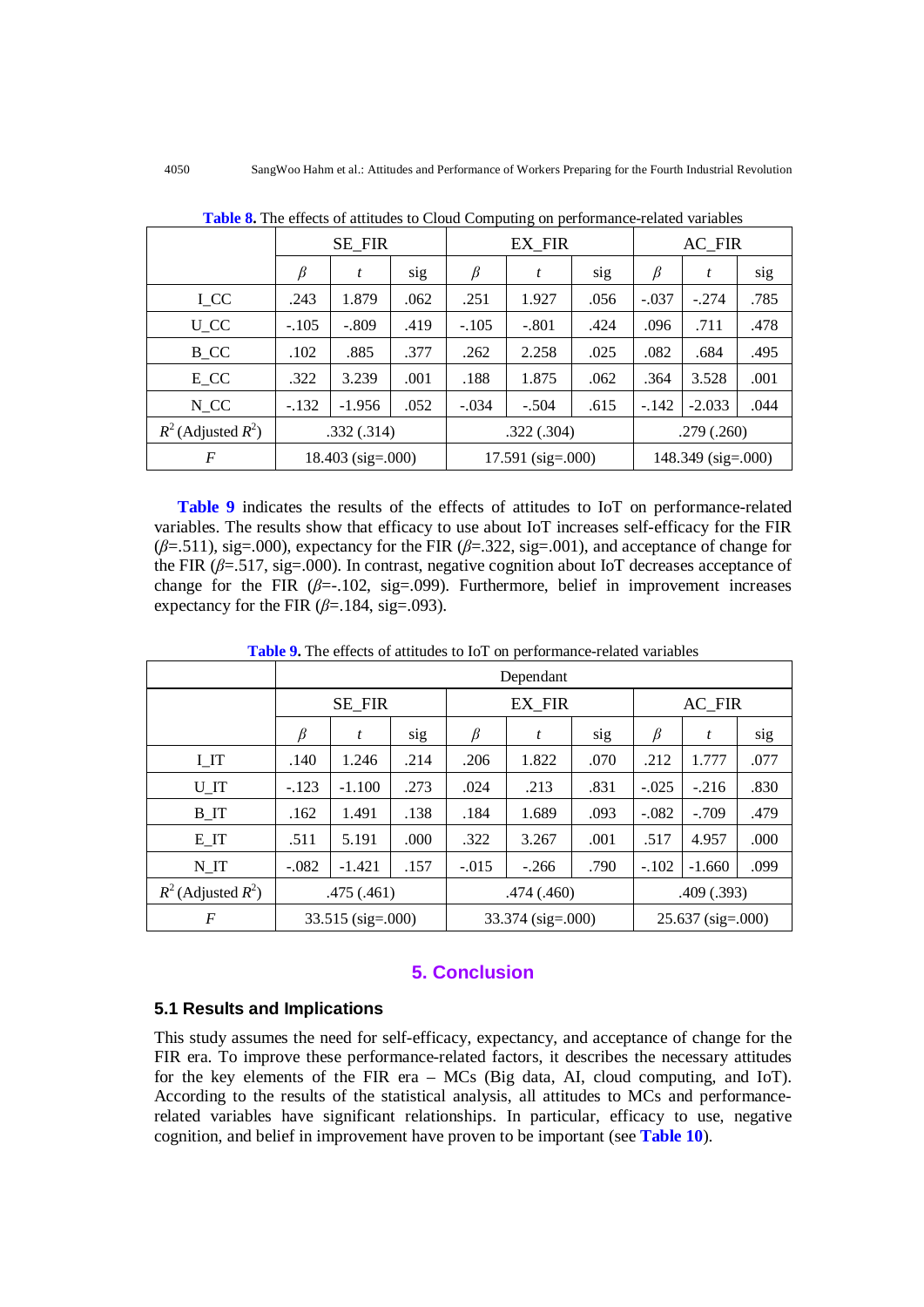|                    |                       |         | Performance-related variables |                     |
|--------------------|-----------------------|---------|-------------------------------|---------------------|
| <b>MCs</b>         | <b>Attitudes</b>      | SE_FIR  | EX_FIR                        | $AC_FIR$            |
|                    | Efficacy to use       | $\circ$ | $\circ$                       | $\circ$             |
| Big data           | Negative cognition    | $\circ$ |                               | $\circ$             |
|                    | Belief in improvement |         | $\circ$                       |                     |
|                    | Efficacy to use       | $\circ$ |                               | Δ                   |
| AI                 | Negative cognition    | $\circ$ |                               | $\circlearrowright$ |
|                    | Belief in improvement |         | $\circ$                       |                     |
|                    | Efficacy to use       | $\circ$ | Δ                             | $\circ$             |
| Cloud<br>computing | Negative cognition    | Δ       |                               | $\circ$             |
|                    | Belief in improvement |         | $\circ$                       |                     |
|                    | Efficacy to use       | $\circ$ | $\circ$                       | $O -$               |
| <b>IoT</b>         | Negative cognition    |         |                               | Δ                   |
|                    | Belief in improvement |         | Δ                             |                     |

**Table 10.** The crucial effects of attitudes to MCs on performance-related variables

○ : strongly influenced, △ : influenced, - : related

The implications that can be drawn from these results are as follows:

First, this study highlights the importance of self-efficacy, expectancy, and acceptance of change for the FIR era. If workers' performance-related variables are high, they will produce better results in the near future, coinciding with the arrival of the FIR. As such, efforts should be made to improve these variables. Performance can vary depending on the attitudes adopted byworkers [11,38]. Workers should possess the attitudes highlighted in this study to have the best chance of successfully preparing for the FIR. Companies should also hire employees with these attitudes and support existing workers to develop them. For example, a future-oriented leader can increase the expectation of a member, and the successful experience of a worker can enhance self-efficacy [6, 14].

Second, this paper explains the basic attitudes we should have about the core elements of the FIR era, such as Big data, AI, cloud computing, and IoT. For these MCs, workers should have specific attitudes such as importance, belief in improvement, intention to use, and efficacy to use, and not have negative cognition. People should be positive about the FIR and MCs. Workers with a positive attitude to the FIR and MCs will be more confident about the transition to the FIR era and will be more valuable in that era. It is also necessary for enterprises to provide education so that workers can develop and reinforce positive attitudes to MCs. For instance, corporate leaders can leverage the evidence from Big data in major decision making. Also workers can learn the skills of IoT and utilize this technology in all of their tasks. This way, they will be better able to adapt and achieve results in the FIR era.

Third, according to the results of the analysis, efficacy to use plays a major role when compared to other attitudes; and for each of the MCs, it has a large impact on most performance-related variables. Hence, it is important that workers possess self-efficacy for MCs. Thus, firstly workers should strive to increase self-efficacy. This can be done by developing their ability to make good use of MCs, and the greater a worker's competency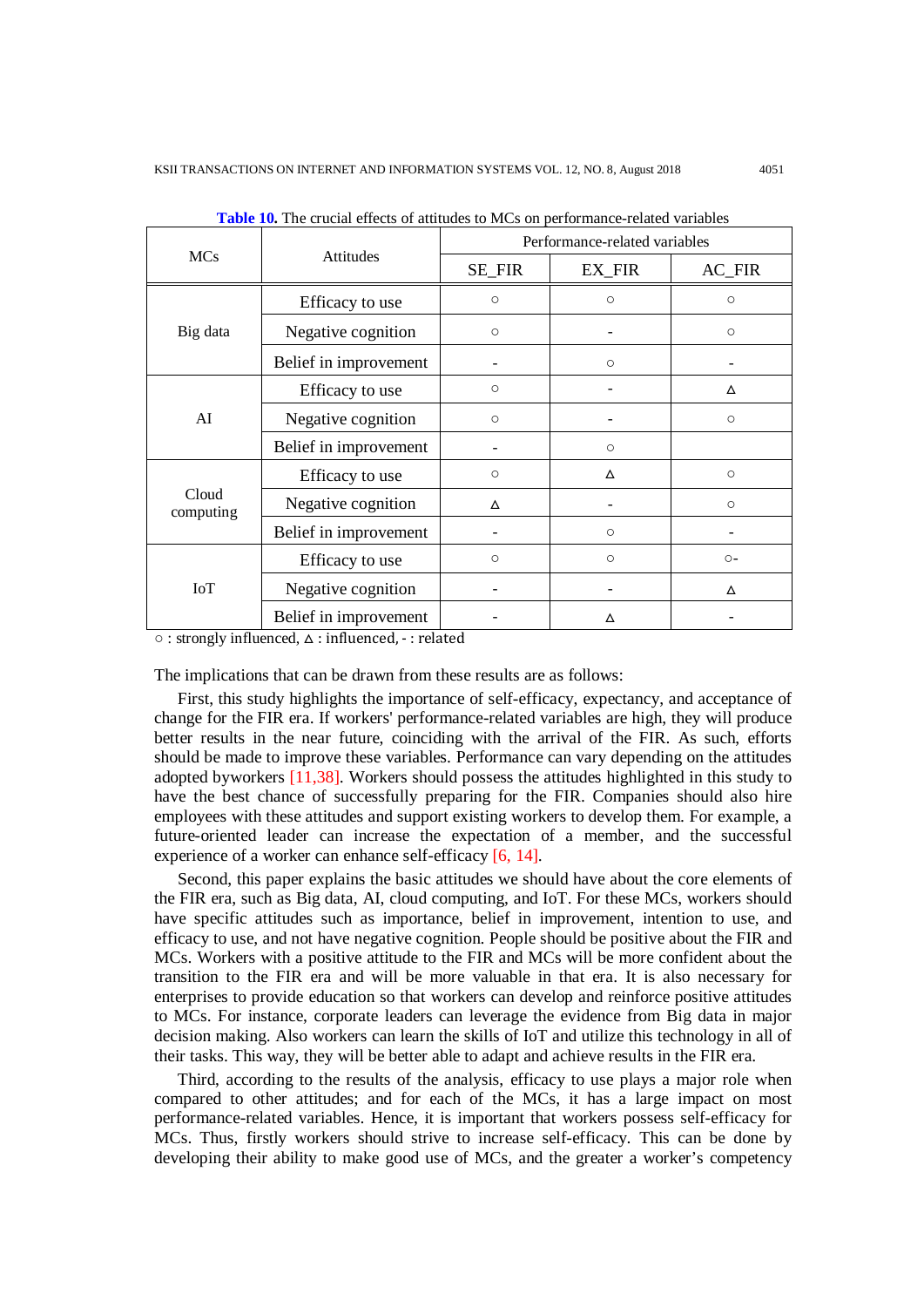and skill with MCs the more their self efficacy will increase. Secondly, successful experiences using MCs have a key impact on improving self-efficacy [6]. If people have a positive experience using MCs to improve performance or solve problems, their self-efficacy will also improve. Therefore, workers should try to apply MCs to their work. In addition, self-efficacy reflects an individual's expectation and belief in oneself [6, 7]. Thus, an individual worker should have confidence in one's ability and expect to be able to use MCs to achieve high performance. Further, leaders will have to exert influence to increase the self-efficacy of workers. For instance, transformational leadership improves workers' selfefficacy [8, 49]. Thus, specific leadership can help workers to increase their self-efficacy so that companies can better prepare for a successful future.

Fourth, negative cognition to MCs generally inhibited self-efficacy and acceptance of change for the FIR. Thus, we should try not to have negative cognition to the FIR and MCs. If workers have a negative perception of the FIR and MCs, they will have difficulty adapting to the FIR era. Thus firms should be able to identify the causes of workers' negative attitudes to MCs. Further, companies should provide opportunities to have diverse experiences of these technologies so that workers' negative attitudes can be changed to positive attitudes. Through such support, workers will come to understand the merits of MCs, and consider MCs' worthy of exploitation. This positive attitude will have positive results in the FIR era.

Fifth, belief in improvement has been found to improve expectancy for the FIR. We should believe that MCs will improve business performance now and in the future. If people have this belief, they will have a positive attitude to MCs and also use MCs more frequently. Workers will come to have a belief in improvement by looking at their co-workers or supervisors' successful experiences of MCs as well as their own experience improving work performance with MCs [6, 12]. Thus, colleagues can become a successful example or a leader can be a role model so that members of the organization will have a definite belief in improvement. Through such belief, workers' performance-related variables for the FIR era will increase, and they will be able to achieve the required performance levels in the FIR.

## **5.2 Limitations and Potential Areas of Future Study**

First, sepcific psychological states or attitudes of workers can improve the performance of IT organizations which are directly related to FIR [38]. This study assumes that self-efficacy, expectancy, and acceptance of change for the FIR are performance-related variables. As such, we need to study whether these variables are actually related to organization's performance. Future studies should investigate whether a high level of these variables improves performance, and if this is the case further studies should emphasize the importance of these variables.

Second, psychological factors will also be important in improving performance in the FIR era. The development of MCs and various technologies should be directed so as to support and satisfy human beings [50]. Therefore, in addition to the attitudes suggested in this study, future researchs need to be undertaken on the influence of various psychological factors and ways sought to improve performance.

Third, MCs can be used in a wide variety of applications by companies using mobiles. This capability will ultimately influence the success of the firm [51]. Hence, we need to know what kind of support should be provided so that workers can use MCs better.

Finally, in order to measure attitudes, this study made operational definitions, and a questionnaire with 3 items for each variable was conducted. In future studies, more precise attitude measurement tools should be developed. Further, the survey still had the limitations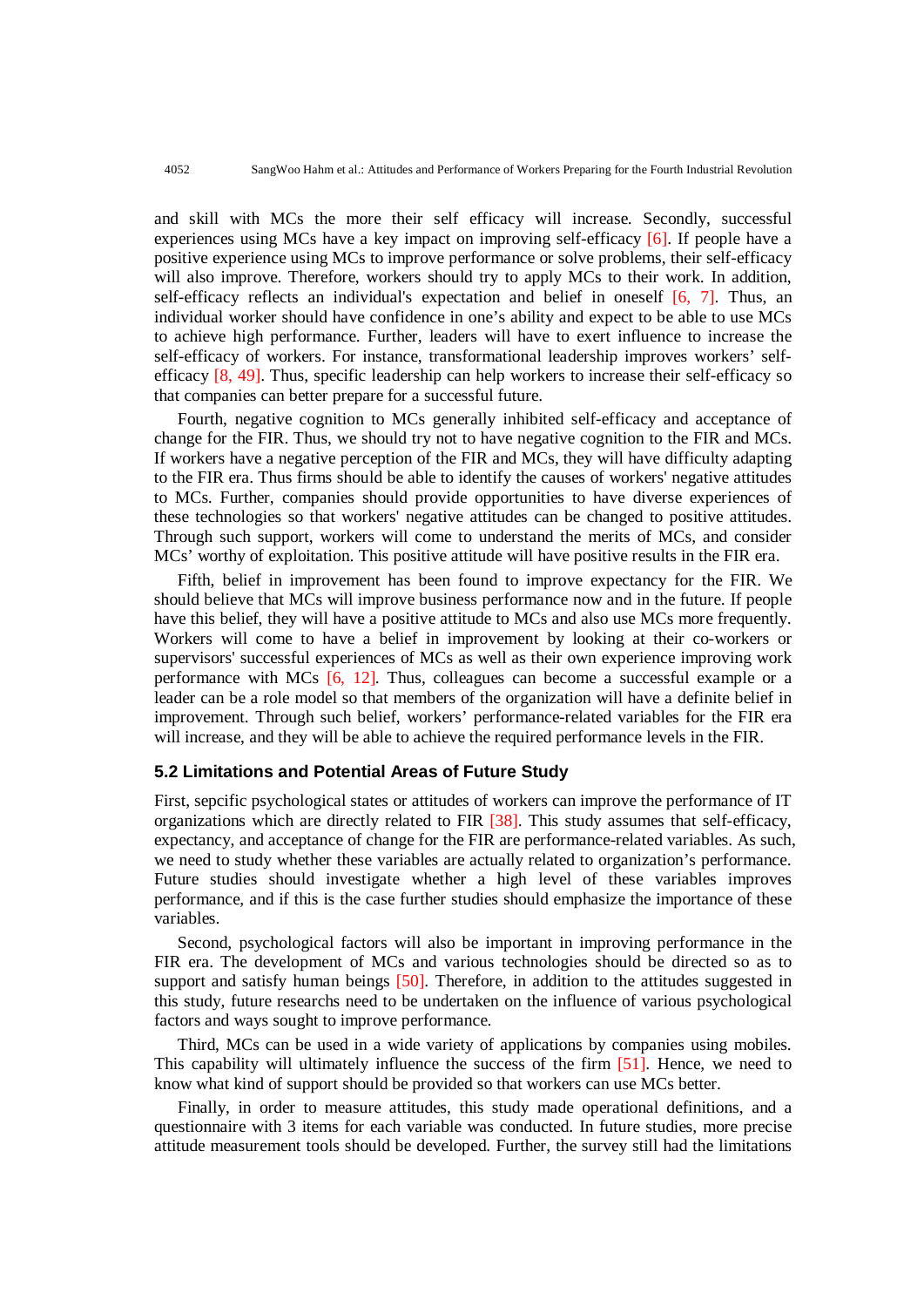of statistical problems such as the adoption of the self-reporting method. Lastly, we used data collected solely from IT industry workers, primarily as their line of work can be seen as being closely related to the FIR era. Future studies should be conducted on workers in other industries.

#### **References**

- [1] Klaus Schwab, *The Fourth Industrial Revolution*, Crown Business, 2017.
- [2] Mihyun Chung and Jaehyun Kim, "The internet information and technology research directions based on the fourth industrial revolution," *KSII Transactions on Internet & Information Systems*, vol. 10, no. 3, pp. 1311-1320, March, 2016. [Article \(CrossRef Link\)](https://doi.org/10.3837/tiis.2016.03.020)
- [3] Keliang Zhou, Taigang Liu and Lifeng Zhou, "Industry 4.0: Towards future industrial opportunities and challenges," in *Proc. of Fuzzy Systems and Knowledge Discovery (FSKD), 2015 12th International Conference on. IEEE*, pp. 2147-2152, August, 2015. [Article \(CrossRef Link\)](https://doi.org/10.1109/FSKD.2015.7382284)
- [4] Jay Lee, HungAn Kao and Shanhu Yang, "Service innovation and smart analytics for industry 4.0 and big data environment," *Procedia Cirp 16*, pp. 3-8, December, 2014. [Article \(CrossRef Link\)](https://doi.org/10.1016/j.procir.2014.02.001)
- [5] Genther Schuh, Till Potente, Cathrin Wesch-Potente, Anja Ruth Weber and Jan-Philipp Prote, "Collaboration mechanisms to increase productivity in the context of industrie 4.0," *Procedia CIRP 19*, pp. 51-56, December, 2014[. Article \(CrossRef Link\)](https://doi.org/10.1016/j.procir.2014.05.016)
- [6] Albert Bandura, "Self-efficacy," V. S. Ramachaudran (Ed.), *Encyclopedia of Human Behavior*, vol. 4, pp. 71-81, New York: Academic Press, 1994.
- [7] Robert W. Renn and Donald B. Fedor, "Development and field test of a feedback seeking, selfefficacy, and goal setting model of work performance," *Journal of Management*, vol. 27, no. 5, pp. 563-583, September-October, 2001. [Article \(CrossRef Link\)](https://doi.org/10.1016/S0149-2063(01)00108-8)
- [8] Cameron M. Ford, "A theory of individual creative action in multiple social domains," *Academy of Management Review, vol. 21, no. 4, pp. 1112-1142, October, 1996. [Article \(CrossRef Link\)](http://dx.doi.org/10.5465/AMR.1996.9704071865)*
- [9] Albert Bandura, "Self-efficacy: Toward a unifying theory of behavioral change," *Psychological Review*, vol. 84, no. 2, pp. 191-215, April, 1977[. Article \(CrossRef Link\)](http://dx.doi.org/10.1037/0033-295X.84.2.191)
- [10] James M. Olson, Neal J. Roese and Mark P. Zanna, "Expectancies," in E. T. Higgins and A, W. Kruglanski (Ed.), *Social Psychology: Handbook of Basic Principles*, pp. 211-238, New York: Guilford Press, 1996.
- [11] Victor H. Vroom, "Work and Motivation," *John Wiley & Sons*, 1964.
- [12] Albert Bandura, "Social Learning Theory," *Prentice-Hall, Englewood Cliffos*, New Jersey, 1977.
- [13] John W. Atkinson, "Toward experimental analysis of human motivation in terms of motives, expectancies, and incentives," *J. W. Atkinson (Ed.)*, *Motives in Fantasy, Action, and Society*, pp. 288-305, Princeton: Van Nostrand, 1958.
- [14] E. E. Lawler III and J. L. Suttle, "Expectancy theory and job behavior," *Organizational Behavior and Human Performance*, vol. 9, no. 3, pp. 482-503, June, 1973. [Article \(CrossRef Link\)](https://doi.org/10.1016/0030-5073(73)90066-4)
- [15] Allan Wigfield and Jacquelynne S. Eccles, "Expectancy–value theory of achievement motivation," *Contemporary Educational Psychology*, vol. 25, no. 1, pp. 68-81, February, 2000. [Article \(CrossRef Link\)](http://dx.doi.org/doi:10.1006/ceps.1999.1015)
- [16] Marie H. Kavanagh and Neal M. Ashkanasy, "The impact of leadership and change management strategy on organizational culture and individual acceptance of change during a merger," *British*  Journal of Management, vol. 17, no. S1, pp. S81-S103, March, 2006. [Article \(CrossRef Link\)](http://dx.doi.org/10.1111/j.1467-8551.2006.00480.x)
- [17] Marylene Gagne, Richard Koestner and Miron Zuckerman, "Facilitating acceptance of organizational change: The importance of self determination," *Journal of Applied Social Psychology*, vol. 30, no. 9, pp. 1843-1852, September, 2000. [Article \(CrossRef Link\)](http://dx.doi.org/10.1111/j.1559-1816.2000.tb02471.x)
- [18] Abraham Sagie and Meni Ed Koslowsky, "Decision type, organisational control, and acceptance of change: An integrative approach to participative decision making," *Applied Psychology: An International Review, vol.* 45, no. 1, pp. 85-92, January, 1996. [Article \(CrossRef Link\)](http://dx.doi.org/10.1111/j.1464-0597.1996.tb00850.x)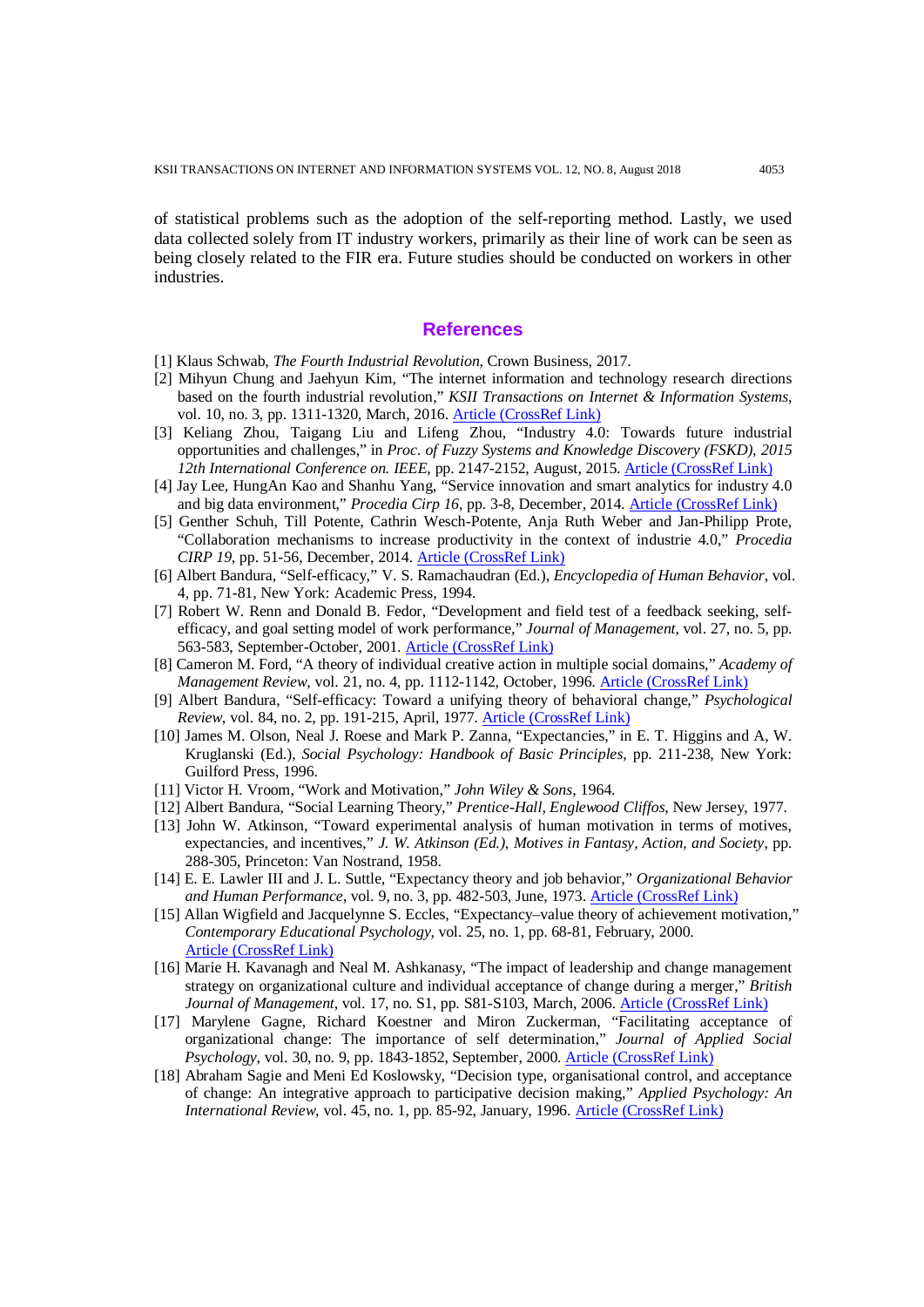- [19] Abraham Sagie, Dov Elizur and Meni Koslowsky, "Effect of participation in strategic and tactical decisions on acceptance of planned change," *The Journal of Social Psychology*, vol. 130, no. 4, pp. 459-465, August, 1990. **Article (CrossRef Link)**
- [20] John Walker Saint, "Big data: A revolution that will transform how we live, work, and think," *International Journal of Advertising*, vol. 33, no. 1, pp. 181-183, January, 2014. [Article \(CrossRef Link\)](https://doi.org/10.2501/IJA-33-1-181-183)
- [21] Phlip Russom, "Big data analytics," *TDWI Best Practices Report, Fourth Quarter*, vol. 19, no. 4, pp. 1-34, 2011.
- [22] Ki Youn Kim, "Business intelligence and marketing insights in an era of Big Data: The Q-sorting approach," *KSII Transactions on Internet & Information Systems*, vol. 8, no. 2, pp. 567-582, February, 2014[. Article \(CrossRef Link\)](http://dx.doi.org/10.3837/tiis.2014.02.014)
- [23] Joon Park and Seung Ryul Jeong, "A study on the relative importance of underlying competencies of business analysts," *KSII Transactions on Internet & Information Systems*, vol. 10, no. 8, pp. 3986-4007, August, 2016. [Article \(CrossRef Link\)](http://dx.doi.org/10.3837/tiis.2016.08.031)
- [24] Don Norman, "Design, Business Models, and Human-Technology Teamwork: As automation and artificial intelligence technologies develop, we need to think less about human-machine interfaces and more about human-machine teamwork," *Research Technology Management*, vol. 60, no. 1, pp. 26-30, January, 2017[. Article \(CrossRef Link\)](https://doi.org/10.1080/08956308.2017.1255051)
- [25] David Poole, Alan Mackworth and Randy Goebel, "Computational Intelligence: A Logical Approach," *Oxford University Press*, New York, 1998.
- [26] Stuart J. Russell and Peter Norvig, "Artificial Intelligence: A Modern Approach (3rd ed.)," *Prentice Hall, Upper Saddle River*, New Jersey, 2009.
- [27] Ajay Agrawal, Joshua S. Gans and Avi Goldfarb, "What to expect from artificial intelligence," *MIT Sloan Management Review, vol.* 58, no. 3, pp. 23-27, Spring, 2017. Article (CrossRef Link)
- [28] Efraim Turban, Jay E. Aronson and Ting-Peng Liang, "Decision Support Systems and Intelligent Systems," *Yogyakarta: Penerbit Andi, 7th edition*, 2005.
- [29] Erik Brynjolfsson and Andrew Mcafee, "The business of artificial intelligence," *Harvard Business Review*, 2017.
- [30] Nick Bostrom, "Strategic implications of openness in AI development," *Global Policy*, vol. 8, no. 2, pp. 135-148, February, 2017[. Article \(CrossRef Link\)](http://dx.doi.org/10.1111/1758-5899.12403)
- [31] Michael Armbrust, Armando Fox, Rean Griffith, Anthony D. Joseph, Randy Katz, Andy Konwinski, Gunho Lee, David Patterson, Ariel Rabkin, Ion Stoica and Matei Zaharia, "A view of cloud computing," *Communications of the ACM*, vol. 53, no. 4, pp. 50-58, April, 2010. [Article \(CrossRef Link\)](http://dx.doi.org/doi:10.1145/1721654.1721672)
- [32] Peter Mell and Timothy Grance, "The NIST definition of cloud computing," *Special Publication 800-145*, pp. 1-3, September, 2011. [Article \(CrossRef Link\)](http://faculty.winthrop.edu/domanm/csci411/Handouts/NIST.pdf)
- [33] Ling Qian, Zhiguo Luo, Yujian Du, and Leitao Guo, "Cloud computing: An overview," in *Proc. of IEEE International Conference on Cloud Computing*, pp. 626-631, December 1-4, 2009.
- [34] Sean Marston, Zhi Li, Subhajyoti Bandyopadhyay, Juheng Zhang and Anand Ghalsasi, "Cloud Computing- The business perspective," *Decision Support Systems*, vol. 51, no. 1, pp. 176-189, April, 2011[. Article \(CrossRef Link\)](http://dx.doi.org/doi:10.1016/j.dss.2010.12.006)
- [35] Hua Xu, Weiqing Liu, Guansheng Shu and Jing Li, "LDBAS: Location-aware data block allocation strategy for hdfs-based applications in the cloud," *KSII Transactions on Internet and Information Systems*, vol. 12, no. 1, pp. 204-226, January, 2018. [Article \(CrossRef Link\)](http://doi.org/10.3837/tiis.2018.01.010)
- [36] Tharam Dillon, Chen Wu and Elizabeth Chang, "Cloud computing: issues and challenges," in *Proc. of 2010 24th IEEE International Conference on Advanced Information Networking and Applications*, pp. 27-33, May, 2010[. Article \(CrossRef Link\)](http://doi.org/10.1109/AINA.2010.187)
- [37] Hoang T. Dinh, Chonho Lee, Dusit Niyato and Ping Wang, "A survey of mobile cloud computing: Architecture, applications, and approaches," *Wireless Communications and Mobile Computing*, vol. 13, no. 18, pp. 1587-1611, October, 2011. [Article \(CrossRef Link\)](http://doi.org/10.1002/wcm.1203)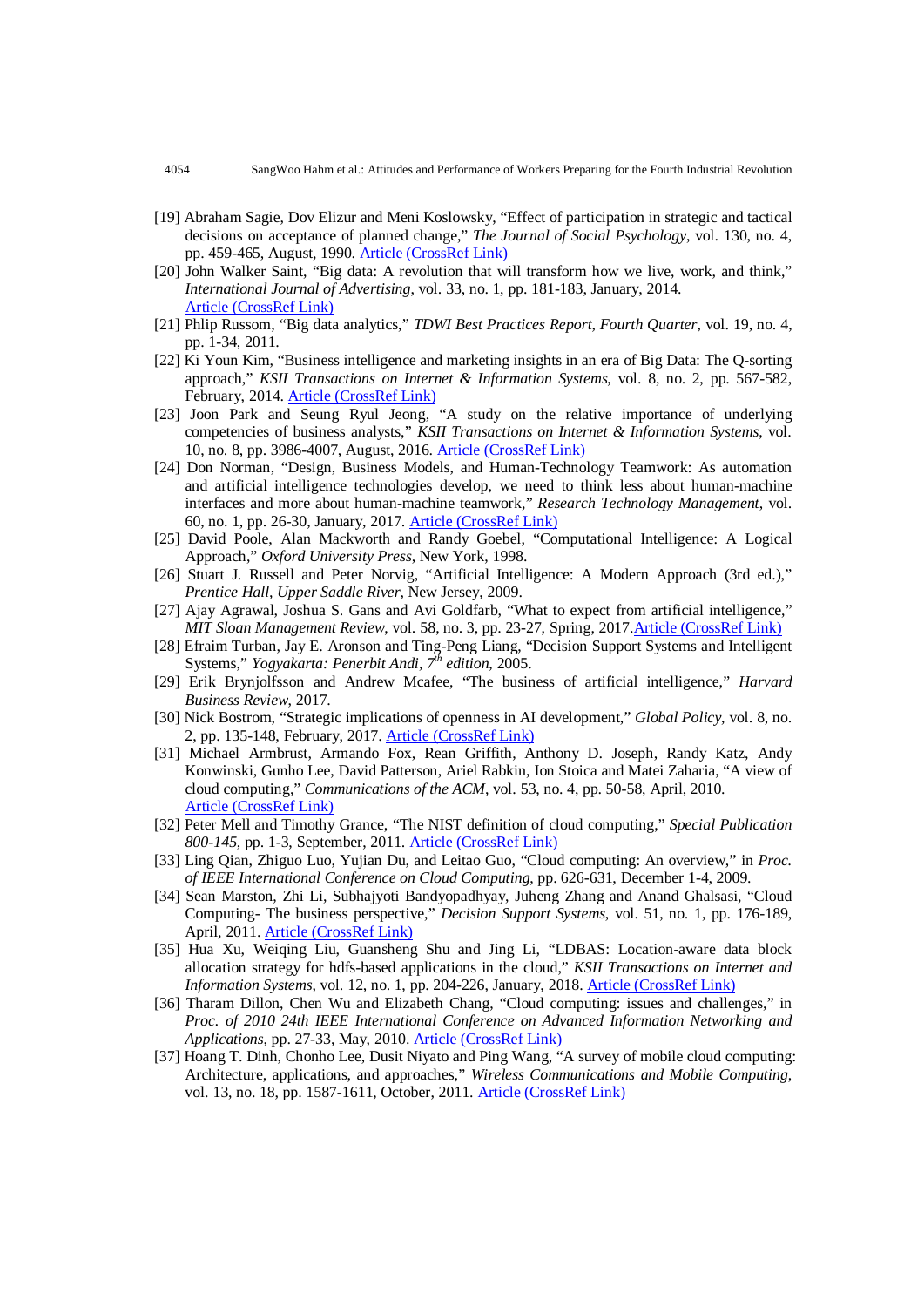- [38] Sangwoo Hahm, "Information sharing and creativity in a virtual team: Roles of authentic leadership, sharing team climate and psychological empowerment," *KSII Transactions on Internet and Information Systems*, vol. 11, no. 8, pp. 4105-4119, August, 2017. [Article \(CrossRef Link\)](http://doi.org/10.3837/tiis.2017.08.020)
- [39] Eva Bucherer and Dieter Uckelmann, "Business models for the internet of things," *Architecting the Internet of Things*, pp. 253-277, March, 2011. [Article \(CrossRef Link\)](http://doi.org/10.1007/978-3-642-19157-2)
- [40] Daniele Miorandi, Sabrina Sicari, Francesco De Pellegrini and Imrich Chlamtac, "Internet of things: Vision, applications and research challenges," *Ad Hoc Networks*, vol. 10, no. 7, pp. 1497- 1516, September, 2012.
- [41] Feng Xia, Laurence T. Yang, Lizhe Wang and Alexwy Vinel, "Internet of things," *International Journal of Communication Systems*, vol. 25, no. 9, pp. 1101-1102, August, 2012. [Article \(CrossRef Link\)](http://doi.org/10.1002/dac.2417)
- [42] Remco M. Dijkman, B. Sprenkels, Thijs Peeters and A. Janssen, "Business models for the Internet of Things," *International Journal of Information Management*, vol. 35, no. 6, pp. 672- 678, December, 2015. [Article \(CrossRef Link\)](http://dx.doi.org/10.1016/j.ijinfomgt.2015.07.008)
- [43] Elgar Fleisch, Markus Weinberger and Felix Wortmann, "Business models and the internet of things," *Interoperability and Open-Source Solutions for the Internet of Things*, pp. 6-10, September, 2015.
- [44] Meesun Kim, Hyun Ahn and Kwanhoon P. Kim, "Process-aware internet of things: A conceptual extension of the internet of things framework and architecture," *KSII Transactions on Internet and Information Systems*, vol. 10, no. 8, pp. 4008-4022, August, 2016[. Article \(CrossRef Link\)](http://dx.doi.org/10.3837/tiis.2016.08.032)
- [45] Li Da Xu, Wu He and Shancang Li, "Internet of things in industries: A survey," *IEEE Transactions on Industrial Informatics*, vol. 10, no. 4, pp. 2233-2243, November, 2014. [Article \(CrossRef Link\)](http://dx.doi.org/10.1109/TII.2014.2300753)
- [46] Jacob Cohen, "Statistical Power Analysis for the Behavioral Sciences," *2nd Edition, Lawrence Earlbaum Associates*, Hilsdale, 1977.
- [47] Bruce Thompson, "Exploratory and Confirmatory Factor Analysis: Understanding Concepts and Applications," *American Psychological Association*, Washington DC, 2004.
- [48] J. Reynaldo A. Santos, "Cronbach's alpha: A tool for assessing the reliability of scales," *Journal of Extension*, vol. 37, no. 2, pp. 1-5, April, 1999.
- [49] Swatu Mittal and Rajib Lochan Dhar, "Transformational leadership and employee creativity: mediating role of creative self-efficacy and moderating role of knowledge sharing," *Management Decistion*, vol. 53, no. 5, pp. 894-910, 2015. [Article \(CrossRef Link\)](http://10.0.4.84/MD-07-2014-0464)
- [50] Hyungwoo Park and Sangwoo Hahm, "An interdisciplinary approach to bus information system: bus sensor networking and drivers cognition," *International Journal of Sensor Networks*, vol. 24 no 3. pp.183-190, August, 2017. [Article \(CrossRef Link\)](https://doi.org/10.1504/IJSNET.2017.085765)
- [51] Sangmin Lee, "User behavior of mobile enterprise applications," *KSII Transactions on Internet and Information Systems*, vol. 10, no. 8, pp. 3972-3985, August, 2016[. Article \(CrossRef Link\)](http://dx.doi.org/10.3837/tiis.2016.08.030)